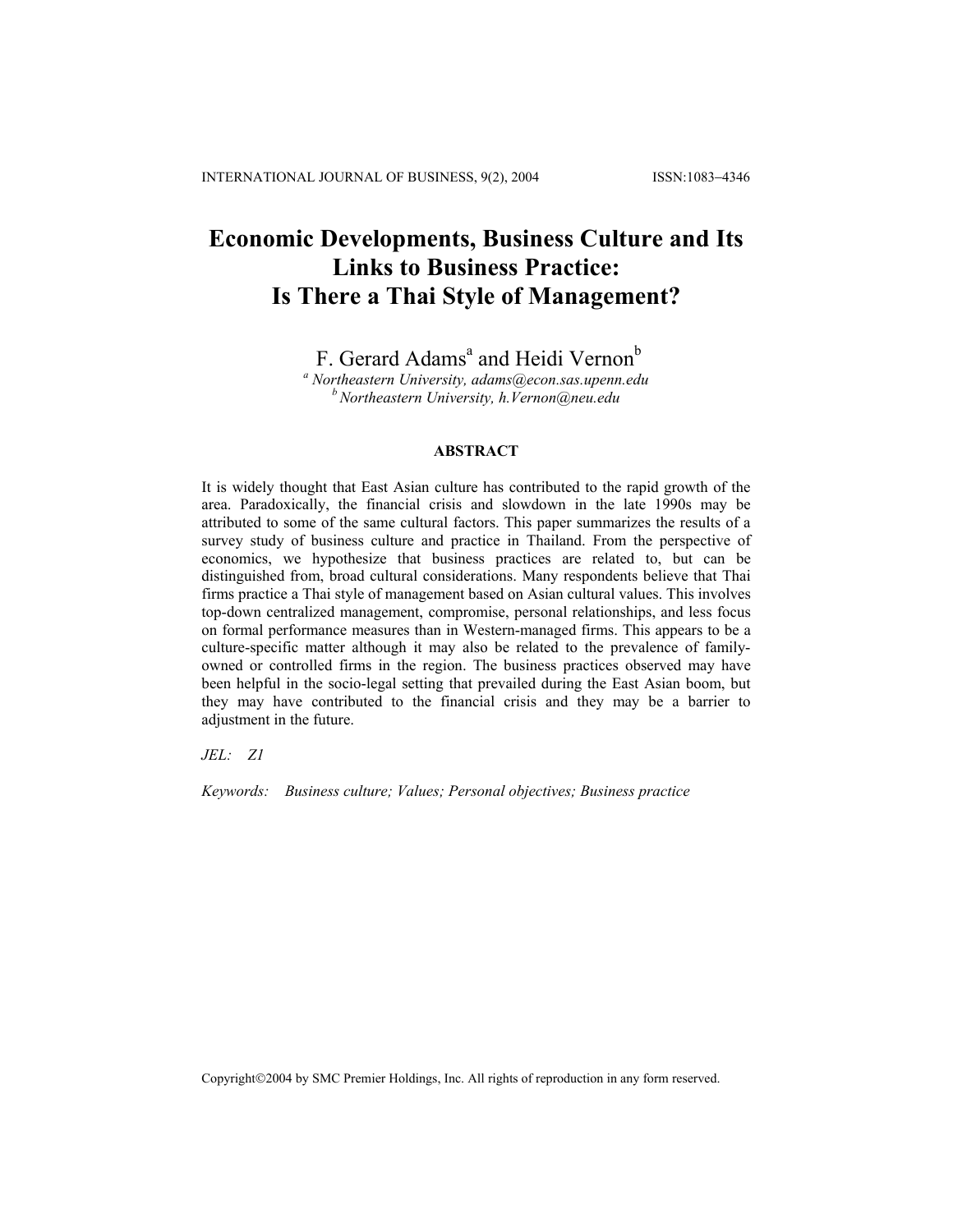### **I. INTRODUCTION**

Following the 1997 East Asian crisis, students of East Asian management face a curious paradox. On one hand, many of them had been accustomed for many years to explain the rapid growth of the East Asian economies, the East Asian "miracle", as a phenomenon related to Asian cultural values. More recently, on the other hand, cultural factors have been held responsible for the breakdown of the growth process and the crisis in East Asia. Paradoxically, some of the very qualities that had been praised so highly, now appear to have caused the collapse.

From the perspective of economics, the critical issue is not so much the role of broad societal or personal values that have been a primary focus of culture scholarship, as the nature of East Asian business practices. There is little doubt that societies differ in their cultural values, both those professed for the society as a whole and those representing personal objectives. The success or failure of business, before and after the crisis, depends on the how cultural values are implemented in business practice. This suggests an area of study that calls for additional research, the characteristics of business practice and the relationships between values and business practices in East Asia. Such research potentially throws additional light on economic developments in the region.

We study values and management practices in Thailand, widely seen as one of the more entrepreneurial East Asian economies. We draw on a detailed questionnaire survey carried out in August 2000, after the East Asian crisis. This work is an extension of a series of questionnaire studies carried out over a number of years focused on cultural factors and business sentiment. Our earlier work, Adams and Vernon (2000), had suggested that there is perceived to be a Thai style of management but did not attempt to relate management style or aspects of business practice to broadly defined cultural attributes.

The basic hypothesis of the present study is that cultural considerations, in themselves, are not likely to translate directly into business effectiveness. It is necessary to consider their impact on the way in which businesses are operated. This contrasts sharply with Hofstede (1998) who sees organizational culture affecting performance but finds little linkage between cultural factors and business practice, except possibly for communications-related variables.

Our survey seeks to investigate the respondents' views about cultural factors and their employers' business practices.<sup>1</sup> The objective of our work was to determine whether, as most survey responses suggest, there is a distinct Thai style of doing business. Does it correspond to popular perceptions of an "Asian" style of management? Does it reflect cultural values and traditions or business structure? Does it occur in large public corporations as well as in family-owned firms? Does it occur in foreign owned/managed enterprises as well as in Thai-managed firms? Importantly, does it affect business practices? Can one make some judgments on whether Thai management style had a relationship to the East Asian boom and crisis and whether its persistence will pose a barrier during the period of recovery?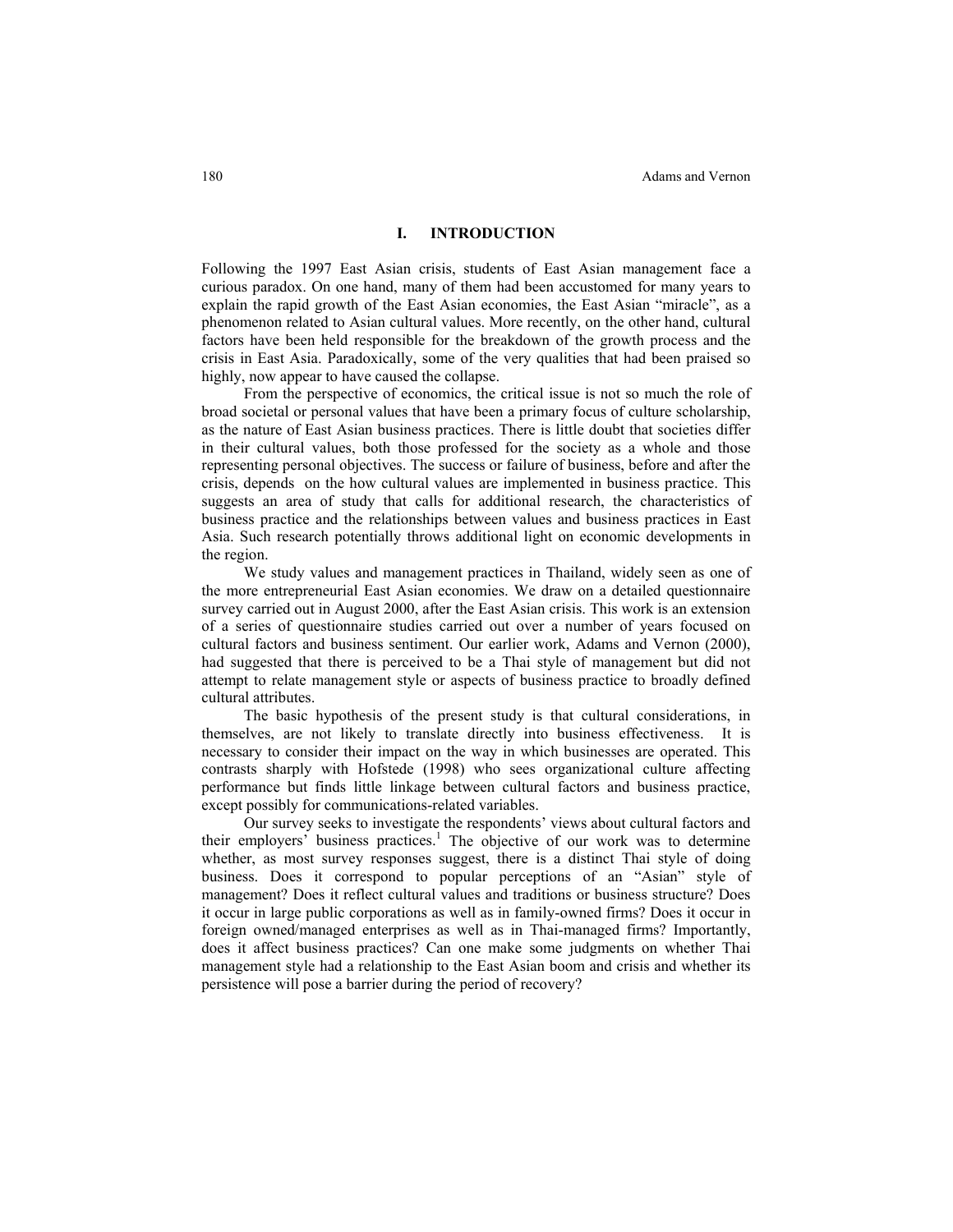## **II. ASIAN BUSINESS CULTURE AND ECONOMIC DEVELOPMENT**

The extensive literature on culture and on the role of cultural factors in economic development (Trompenaars and Hampden-Turner, 1998 and Hofstede, 1984 and 1997) focuses primarily on societal cultural attributes, seeing them as distinguishing marks of different societies. Even though Hofstede's work was done in a business setting, it had little to say about the implications of culture for business practices.<sup>2</sup> In his 1998 study, Hofstede includes questions on business practices but sees "perception of practices to be entirely different from values and usually different from attitudes." Others, however, (Cox, 1993) have considered the interactions between organizational culture, individual attitudes and business practice as a complex phenomenon.

Another principal strand of work on business culture relates economic development to culture in broad terms. This approach, which might be termed a *macro* or *historical* view, goes all the way back to Weber (1904-5). Recently, it has been revived in connection with East Asian growth, for example, Harrison and Huntington (2000). We will term this view the "Asian values: Asian success" (AVAS) paradigm. With few exceptions, this approach also lacks explicit linkages to the specific practices of East Asian entrepreneurs. The perception that cultural considerations promoted growth in East Asia is largely a matter of hindsight, though it has a great deal of academic support. Harrison and Huntington, eds. (2000) include a series of articles supporting the AVAS thesis, for example, Landes, "Culture Makes Almost All the Difference"<sup>3</sup>.

Some writers, like Fukuyama (1995), have provided a structural or behavioral underpinning for such thinking and have raised questions about the circumstances under which it applies. Fukuyama is concerned with the increasing difficulty of "trust" or relationship-based management as the scope of business operations expands. Haider (1999) argues that, in the initial development stage, a family-based governance system (FBS) in Asian firms led to "economically efficient use of limited entrepreneurial abilities", "internal" financing, and effective monitoring. At a more advanced stage, particularly when there is need for external financing, the FBS is less effective, not being able to monitor as effectively and economically. For this reason, FBS may have contributed to the 1997 financial crisis. A similar perspective is that of "crony capitalism" leading to an excess of short term corporate debt (Krugman, 1998, Corsetti et al. 1998 a and b).<sup>4</sup> Claessens et al (1998 and 2000) focus on closely related aspects of corporate governance, concentrated ownership and group affiliation, as a basis for "triggering and aggravating the crisis".

It is not clear that the cultural characteristics identified by scholars as prevailing in Thailand are of the sort that would facilitate business success.<sup>5</sup> Hofstede's  $(1980)$ classic work saw Thailand and other East Asian societies with a collectivist outlook in which the group takes precedence over the individual and in which harmony, respect, and top down relationships prevailed. Focusing explicitly on Thailand, Holmes and Tangtongtavy (1985) emphasize the bond between people in which favors and reciprocity are based on sincerity and kindness. The strong and superior person should be benevolent to those below and subordinates should respond with hard work. In other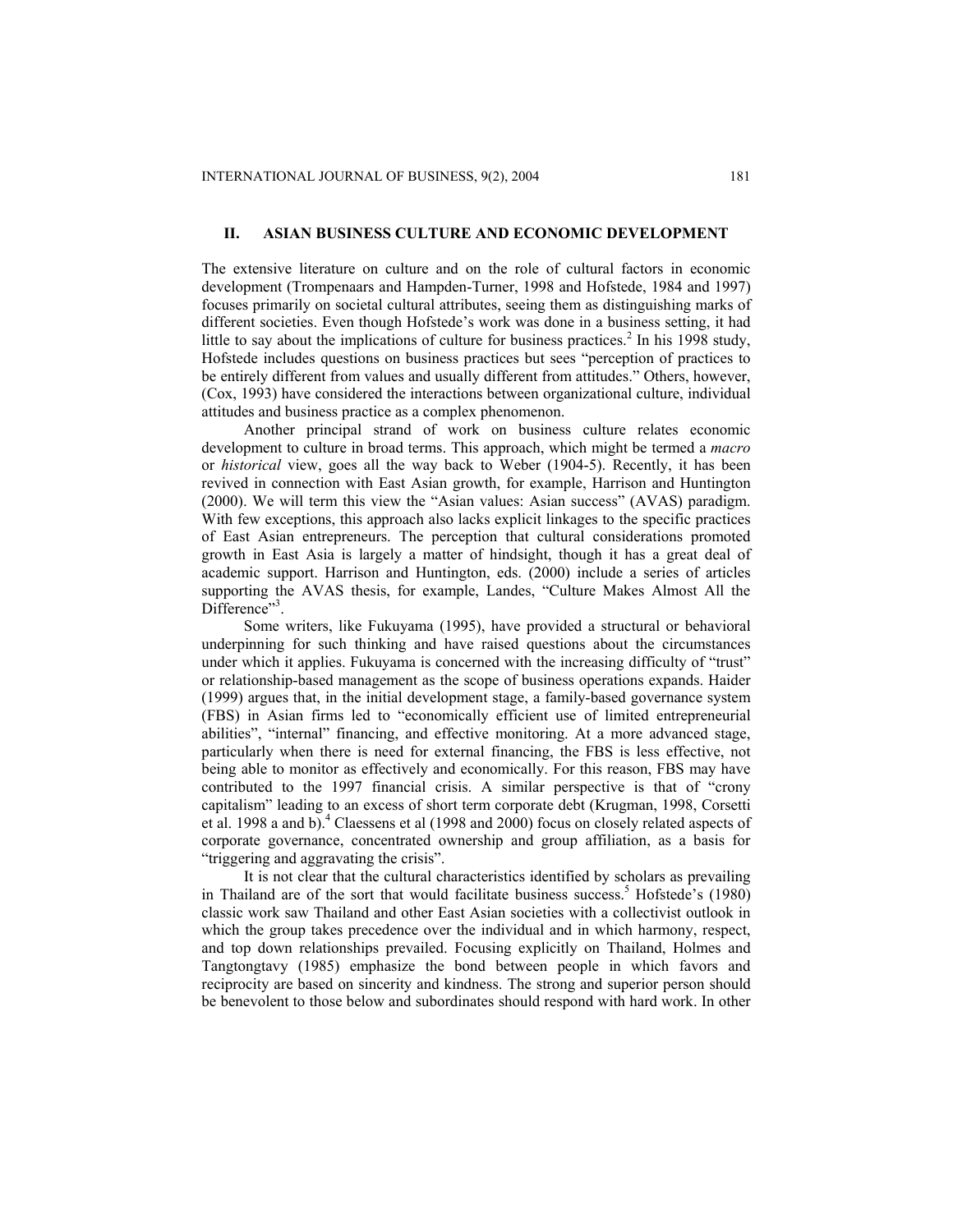words, a society in which personal links and family connections, from senior members to more junior ones, are of utmost importance.

Of course, some of these cultural factors are subject to change. Holmes and Tangtongtavy (op. cit.) suggest that, among younger college graduates in Thailand, salary and promotion factors have become more important than in the past, though loyalty remains a strong force. The idea that people from different parts of the world hold different values and that these influence business is being superceded by a "convergence" view. According to Porter (2000, p. 27), we are witnessing "…the emergence of the core of an international economic culture that cuts across traditional cultural divides and will increasingly be shared." Inkeles (1998) also emphasizes the convergence thesis, entitling his book *One World Emerging*. Significantly for our thinking, he says, "Attitudes may change but behavior may not, and the reverse pattern is also observed." (p. 345).

The question is how cultural values influence business. A central paradigm of much, but not all, of this research is the notion that culture translates into "work values". These are perceived to be beliefs or attitudes about concepts like *power distance* (Hofstede, 1980); *Machiavellianism* (Ralston et al, 1993), "*time is money"* (Ralston et al, 1999).

Managers dealing with diverse labor forces must, of course, recognize the diversity of values and their effect on work effort and/or interpersonal relationships in the workplace (Cox, op. cit.). But the extent to which national cultural attributes translate into personal objectives and, perhaps most importantly, into management practice and performance is not clear. This is a crucial question if discussions of culture are to have relevance to business practice and, ultimately to economic developments. Porter (op. cit.) suggests that some cultural attributes may be "productivity enhancing" and others may be "productivity eroding". Pye (2000) would go further, suggesting that some values produce different consequences depending on different circumstances. "The key values of reliance on social networks (*guanxi)*, of taking the long-run view, of seeking market share rather than profits, of delaying gratification, and of aggressively saving for the future<sup>6</sup> all have different consequences according to the state of the economy and its level of development." These relationships and the resulting networks facilitate the movement of capital without formal contractual basis (Fukuyama op. cit.), make possible a long term view and avoid the need for short term financial reporting. In a different economic/political setting, the advantages of such an approach are reduced and its disadvantages become apparent. In East Asia, excess capacity, following investment and real estate booms, has been a result. Large accumulations of short-term debt without adequate collateral, what has frequently been termed "crony capitalism", are a related downside. This is the basis for Perkins' (2000) conclusion that "Asian values served economic development well for nearly half a century. They are not likely to serve the region as well in the future."

## **III. THE SURVEY**

This study, part of an ongoing series of studies carried on at the Sasin Graduate Institute of Business Administration in Bangkok, is based on a survey of Thai managers. This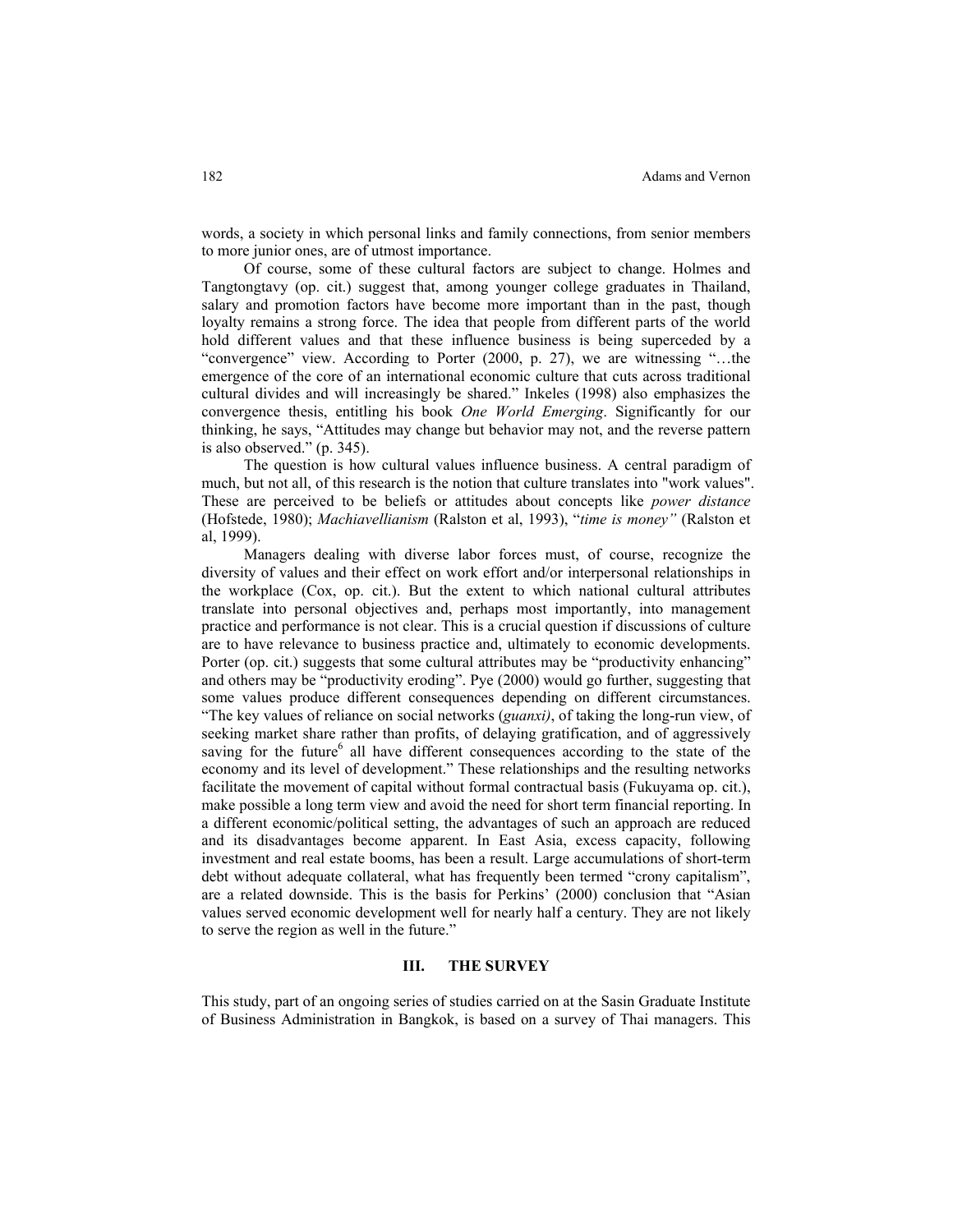work has been concerned with the prospects for the Thai economy during and after the recent crisis as well as cultural aspects of business management. In line with Hofstede's (1998), study that comprises questions of what he calls "values", "attitudes", and "practices", our questionnaire includes Hofstede's cultural attribute questions (Hofstede, 1984) and a broad range of questions about specific business practices.

The respondents are business managers participating in full or part-time master's level and executive education programs at the Sasin Graduate Institute of Business Administration. All of them have had business management experience.

The summer, 2000, Sasin survey produced 147 usable replies. Since the survey was administered in a workshop setting, a large proportion of the participants in the program returned questionnaires. That reduces selection bias, but we recognize that the population on which we are drawing is a selected group of Thai managers. Many are young, English speaking, and are seeking advancement through higher education (Table 1). Many have studied or traveled abroad. They are likely to be somewhat younger and more international in outlook than the typical Thai manager, but this may be advantageous, since it is likely to broaden their perspective on the questions posed in the questionnaire. $<sup>7</sup>$ </sup>

|                         |                   |                            | Table 1                          |                            |       |
|-------------------------|-------------------|----------------------------|----------------------------------|----------------------------|-------|
|                         |                   |                            | Composition of the survey sample |                            |       |
| <b>Sex</b>              | Male              | Female                     |                                  |                            |       |
|                         | 55.8%             | 44.2%                      |                                  |                            |       |
| Age                     | <35               | >35                        |                                  |                            |       |
|                         | 61.2%             | 38.2%                      |                                  |                            |       |
| Employer                | <b>Business</b>   | <b>State</b><br>Enterprise | Other                            |                            |       |
|                         | 82.3%             | 8.8%                       | 8.9%                             |                            |       |
| Size(Employment)        | $0 - 10$          | 11-100                     | 101-1000                         | >1000                      |       |
|                         | $5.5\%$           | 14.5%                      | 41.4%                            | 36.6%                      |       |
| <b>Business</b>         | Manufactures      | <b>Sales</b>               | $Oil + Gas$                      | Service                    | Other |
|                         | 20.0%             | 11.0%                      | 14.5%                            | 32.4%                      | 22.1% |
| Type of<br>Organization | Self-<br>employed | Family                     | Corporation                      | JV/Subsidiary <sup>8</sup> | Other |
|                         | 7%                | 12%                        | 41.5%                            | 24%                        | 15.5% |

**Table 1** 

The respondents are from most parts of the Thai economy and represent most forms of organizational structure. Most are from the business sector. We note, however, that the share of respondents who indicated that they worked for family firms is likely to be an underestimate because major local corporations are frequently dominated by an owner family. Haider (1999) and Claessens et al. (1998) provide data to show that a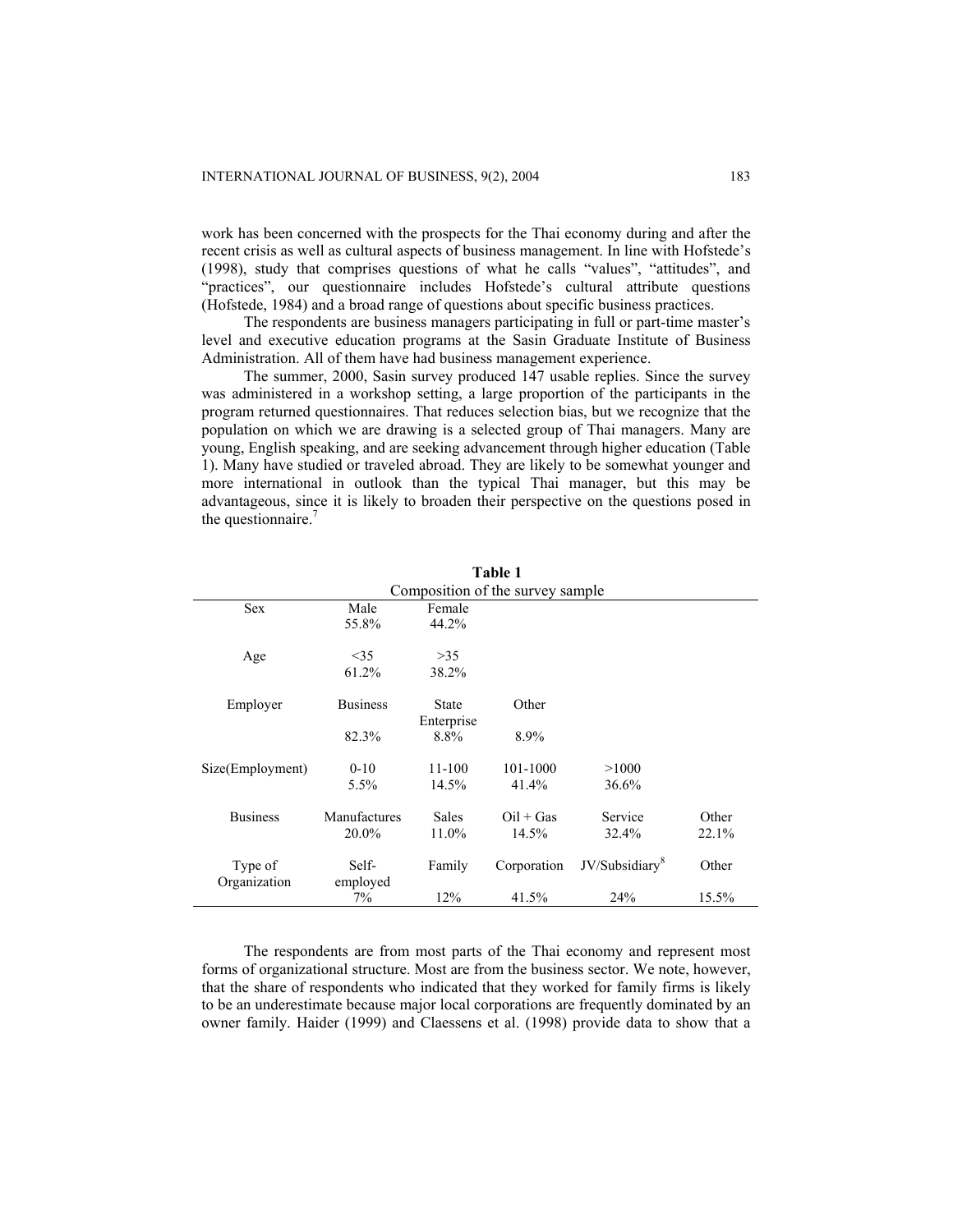large share of Thai corporations are controlled by families and argue that many Asian corporations may be considered to have a "family-based corporate governance system" (FBS). Multinational corporations, except those like the CP Group that are locally based, fall into the joint venture/subsidiary category and account for less than a quarter of the respondents.

## **IV. THAI STYLE OF MANAGEMENT?**

A central question in this discussion is whether there is an identifiable "Thai style of management" (TMS). A majority of the respondents responded that many firms in Thailand practice a characteristically Thai style of management, one felt by most respondents to be distinctly different from management in Europe or the United States (Table 2). Almost 50 percent of the respondents reported that their firms practice TMS.

| Table 2                              |
|--------------------------------------|
| Is there a Thai style of management? |

| Ouestion                                                                           | Yes   | Nο      | Don't<br>Know |
|------------------------------------------------------------------------------------|-------|---------|---------------|
| Many firms in Thailand practice a characteristically                               | 69.4% | $9.5\%$ | $21.7\%$      |
| Thai style of management.                                                          | 81.8% | $1.4\%$ | $16.8\%$      |
| The Thai style of management is different from<br>management in Europe and the US. |       |         |               |
| My firm practices "Thai Management Style".                                         | 48.8% | 37.0%   | $16.4\%$      |

We need, then, to ask what the respondents meant by "Thai management style". Does it correspond to the high power approach to management that proponents of the AVAS thesis would suggest? To test this issue we asked the respondents: "What words would you use to describe the Thai management style?"

The descriptors of Thai management turn out to be somewhat different than has been hypothesized in the AVAS literature. In response to a question about the characteristics of Thai management, words describing the Thai style of management were, for example (in order of frequency of mention):

|                       | (number of mentions) |
|-----------------------|----------------------|
| 1. Compromise         | 18                   |
| 2. Slow               | 16                   |
| 3. Centralized        | 15                   |
| 4. Seniority-based    | 14                   |
| 5. Relationship-based | 11                   |
| 6. Conservative       | 10                   |
| 7. Family-based       | Q                    |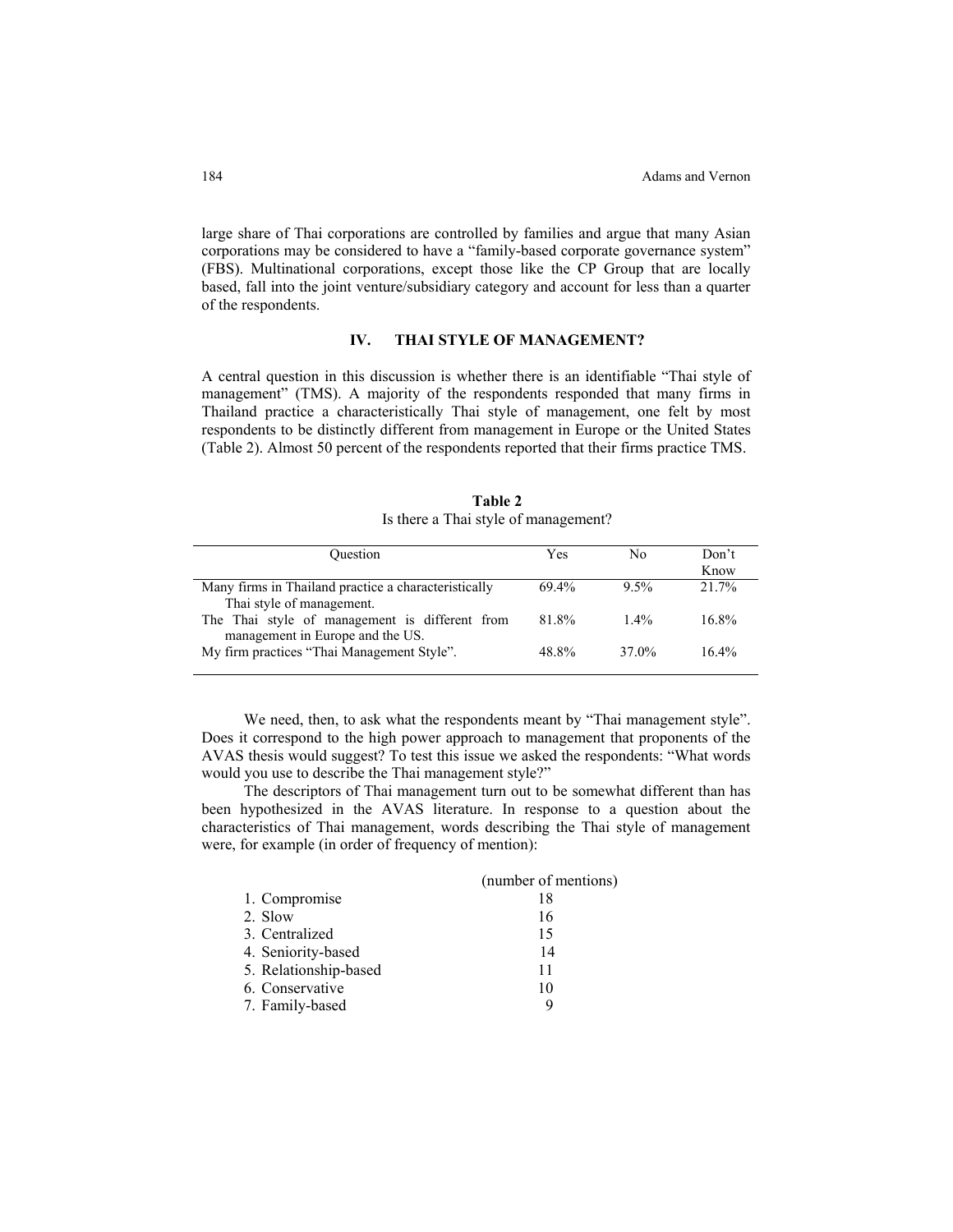On one hand, these words may describe some of the realities of the situation. These attributes correspond, on one hand, to aspects of the Confucian ethic (Yang, 2002), widespread in East Asia and among Thai managers of whom many are of Chinese descent. They are also consistent with depictions of Thai culture, as we have noted above. On the other hand they may also reflect what one might anticipate with regard to family firms or corporations with dominant family holdings. These may, indeed, involve centralized control based on seniority and family relationships. Their management may call for compromises that may slow decision-making. They conflict in several respects with attributes usually ascribed to foreign multinationals (Vernon, 1977 and Cox, 1993).<sup>9</sup> As additional research about the perceived difference between Thai, US, and European management suggests, the responses may also reflect a judgment, justified or not, about "weak" Thai management as compared to supposedly "strong" foreign management (Adams and Vernon, 2001).

We turn next to the question of what determines whether a company practices Thai management style. A cross tabulation, chi-square, analysis was carried out to investigate the relationships between underlying factors and whether a firm practices Thai management. (Table 3)

| Q.<br>No. | Characteristic                       |                   |             |              |               |                 | Significance |
|-----------|--------------------------------------|-------------------|-------------|--------------|---------------|-----------------|--------------|
| 14        | Thai/Foreign<br>Ownership            | Thai              | Pt. Foreign | Foreign      | Other         |                 |              |
|           |                                      | 66.0%             | 37.2%       | 23.3%        | 54.4%         |                 | $000***$     |
| 15        | Nationality of Senior<br>Management. | Thai              | Japan       | US           | EU            |                 |              |
|           |                                      | 61.7%             | 50.0%       | $\mathbf{0}$ | $20.0\%$      |                 | $000***$     |
| 9         | Field of Activity                    | <b>Sales</b>      | Service     | Manufacture  | $Oil + Gas$   | Other           |              |
|           |                                      | 58.3%             | 54.3%       | 41.4%        | 33.3%         | 37.5%           | $067**$      |
| 13        | Type                                 | Self-<br>employed | Family      | Corporation  | JV/Subsidiary | State-<br>owned |              |
|           |                                      | 50.0%             | 58.8%       | 47.5%        | 33.3%         | 64.3%           | .339         |
| 10        | Size(employment)                     | >1000             | 101-1000    | $11 - 100$   | $1 - 10$      |                 |              |
|           |                                      | 47.2%             | 46.7%       | 55.0%        | 12.5%         |                 | .355         |

**Table 3**  Firm characteristics and Thai management style (% yes: "My firm practices 'Thai management style'" responses.)

Statistical significance:  $*=1, **=0.05, **=0.01$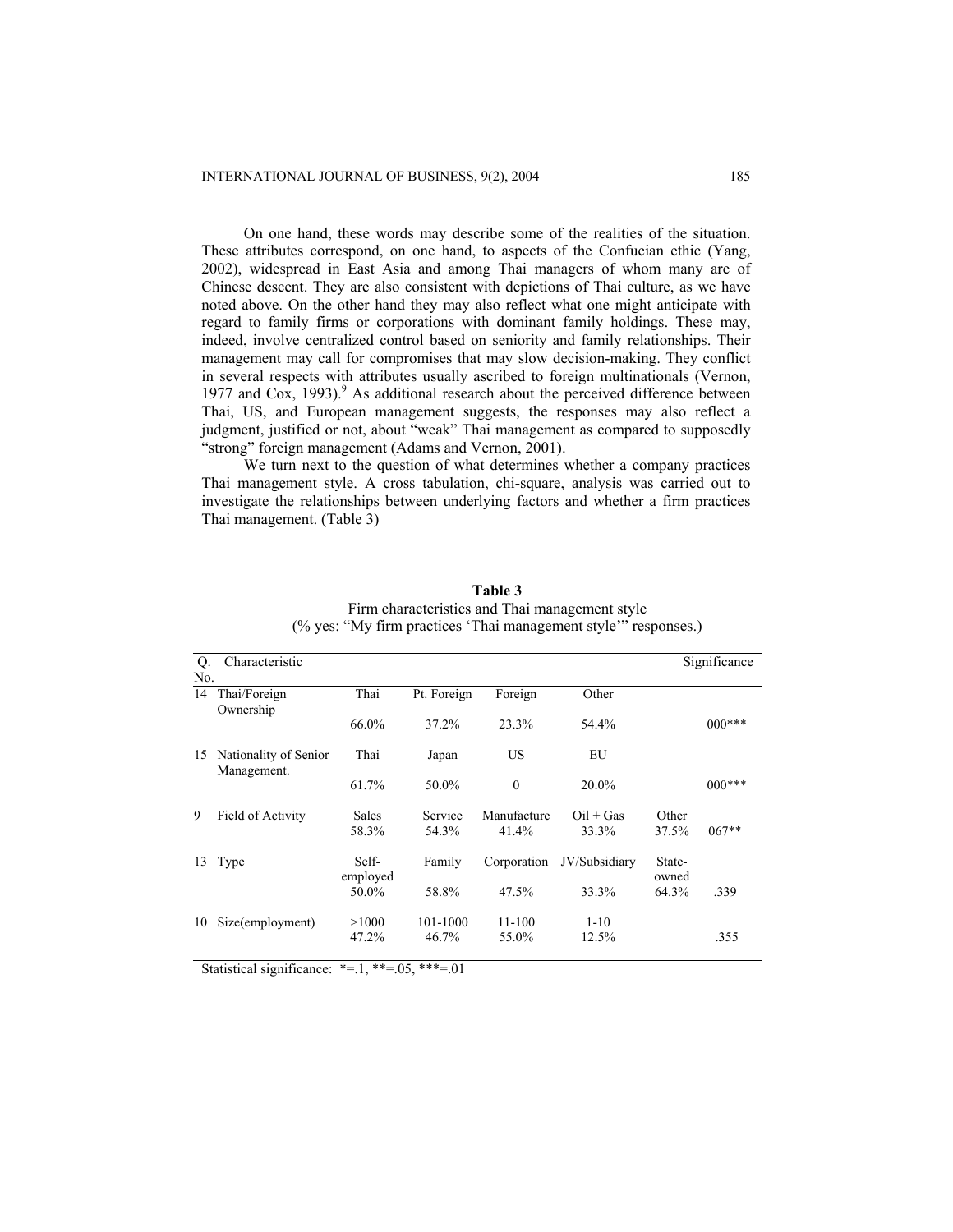We hypothesize that Thai style management is more likely to occur in companies that are owned and managed by Thai nationals. In Table 3, the very strong statistically significant role of nationality of ownership or management in determining whether the firm uses Thai style of management is apparent. Approximately two thirds of Thai companies were seen to carry on TMS while only one third of fully or partially foreignowned or managed companies did so. Interestingly, the type of firm, its field of activity, and its size play much less important roles. We note that joint ventures or subsidiaries of foreign multinationals are much less likely to follow a Thai management style, while family businesses and state-owned enterprises are somewhat more likely to do so. Many Thai corporations may be dominated by families so that the figure for corporations may also reflect the family business influence on management style.<sup>10</sup> While it is clear that multinationals or companies with significant foreign ownership or management are less likely than Thai firms to carry on TMS, the survey sample contains a substantial number of respondents whose employers were Thai companies and were not perceived to operate on the basis of TMS. This is an important consideration from the perspective of the validity of our survey.

## **V. DIMENSIONS OF BUSINESS PRACTICE**

A more objective approach than the verbal descriptions of Thai management style, above, is to relate responses about actual business practices to the respondents' perceptions that their firm practices TMS. In other words, do business practices differ between firms that are perceived to practice Thai management style and firms that do not? We turn to such an analysis in this section. It largely supports the views expressed in verbal form in our survey.

First, we consider the dimensions of business practice—what are we trying to measure and what do our questions represent? The possibilities for studying business practice range widely. Rather than attempting to categorize practices according to functional business areas, we looked for dimensions that distinguish business practices in Thai management style firms from those that are practiced in international or "Western" firms. That suggests: $11$ 

- governance − this involves centralization and control: whether management is "top down" or decentralized.
- procedural practices—primarily whether firms follow hierarchical procedures, calling for formal reports, or carry out management in less formal ways.
- relationship practices—the nature of relationships with clients or suppliers and among staff members at various levels.
- culture or value-related practices—a variety of practices, other than those above, that may follow from customary behavior or beliefs.

Within each of these categories there are various possible practice issues, for example, how management is structured, how personnel questions are handled, or the nature of relationships with suppliers. The inevitable overlaps between these categories are apparent but inescapable. For example, centralized governance may imply formal procedures and impersonal relationships, particularly in larger firms. Some business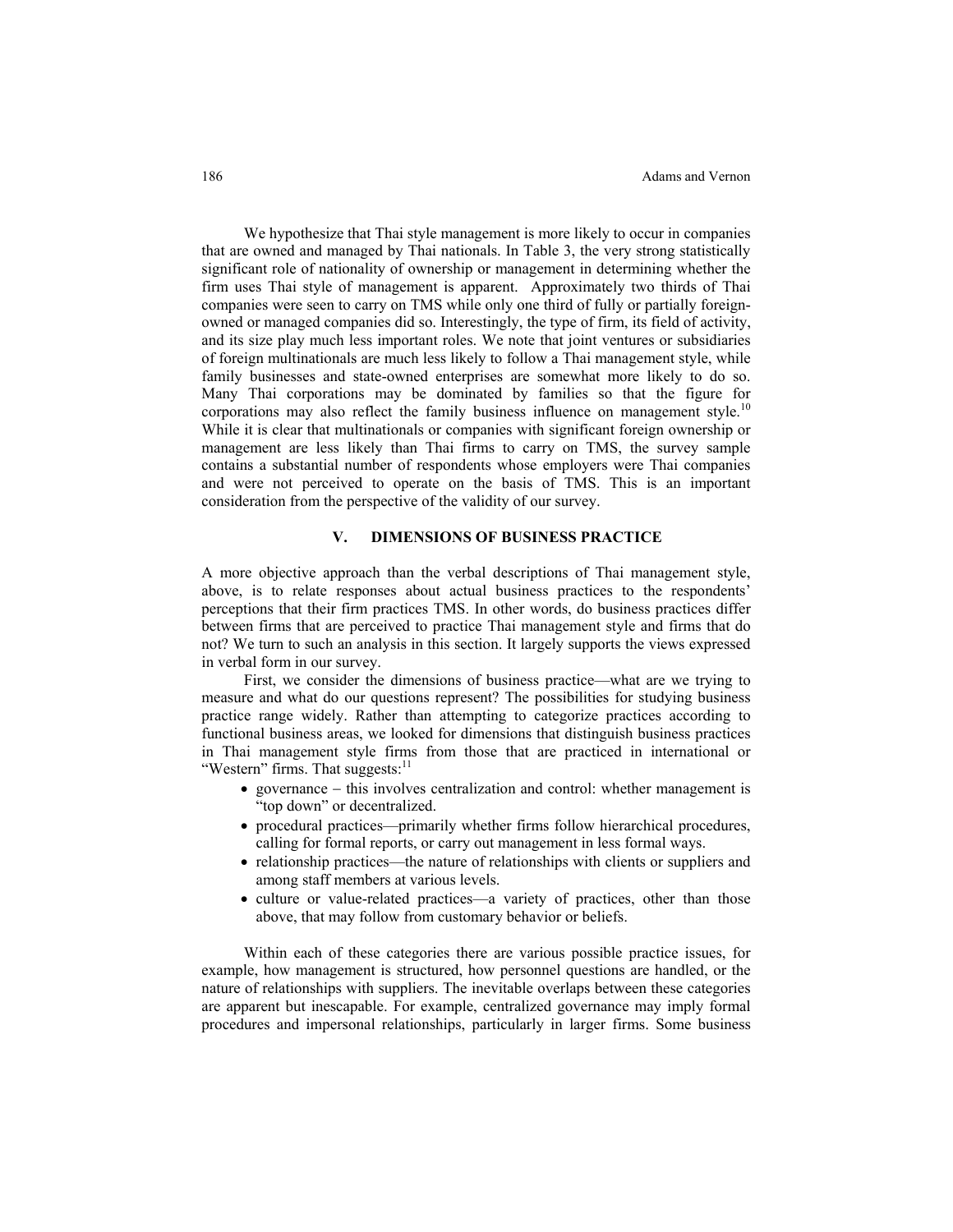procedures may be universal or may be related to the characteristics of the business but we recognize the some practices are local customs that, in turn, are likely to reflect cultural considerations. The questions posed in our questionnaire attempt to pick up some important aspects of each of the categories above.

## **VI. RELATIONSHIPS BETWEEN BUSINESS PRACTICES AND THAI MANAGEMENT STYLE**

To what extent do the practices of businesses relate to the perception that the firm practices Thai management style? These relationships are explored in Table 4.

Table 4 reports the share of respondents in each management style category who gave a "yes" response to the question posed. For example, at the top of the table with respect to top down decision making, 79.2 percent of the respondents whose firm practices Thai management style indicated that in their firm important decisions are largely made from the top down. In contrast, only 51.9 percent of respondents in firms that did not practice Thai management style said decisions are made from the top down. This relationship is statistically significant at the .01 significance level.

Centralized control is thus clearly part of Thai management practice. This is also shown by the responses to the question about delegation of authority (Q.52). The results with respect "not consulting" (Q.50) or fear to express disagreement by subordinates (Q. 57) are not statistically significant, though, in both cases, the figure for Thai management style firms is higher than for others.

Our work on procedural matters begins with the questions about formal performance measures. Thai management style firms are significantly less likely to carry on regular formal reviews of employee performance (Q.43), though regular financial reports (Q.54) and formal organization charts (Q.53) appear to be standard in all kinds of enterprise. Formal solicitation for bids (Q.60) and selection among these bids on the basis of price (Q.61) appear to be more typical for Thai management style firms than for others. That is a somewhat surprising result. It may reflect the fact that firms that have "Western" organizational structure, particularly firms with foreign links, are more likely to be affiliates (or to have affiliates) obtaining supplies from related companies without soliciting bids.

Relationship-based practices are shown by the survey clearly to be part of Thai management practice. Family or other personal relationships between business associates have been seen in the literature as a fundamental attribute of Asian business culture, though there remains disagreement about whether "relationship culture" makes a positive or negative contribution.<sup>12</sup> Thai management style firms place significantly heavier reliance on personal connections in hiring (Q.45) and there is some evidence that they are less likely to determine salary increases primarily on formal performance criteria (Q.44). With respect to job security, Thai managed firms are significantly more likely to provide long-term employment (Q.48) and rarely terminate employees (Q.59). It is interesting to note that informality (Q.56 and 58) is approximately the same in all firms. Perhaps this reflects the tropical climate that allows workers to dress informally and the fact that first names rather than family names represent the standard form of address in Thailand.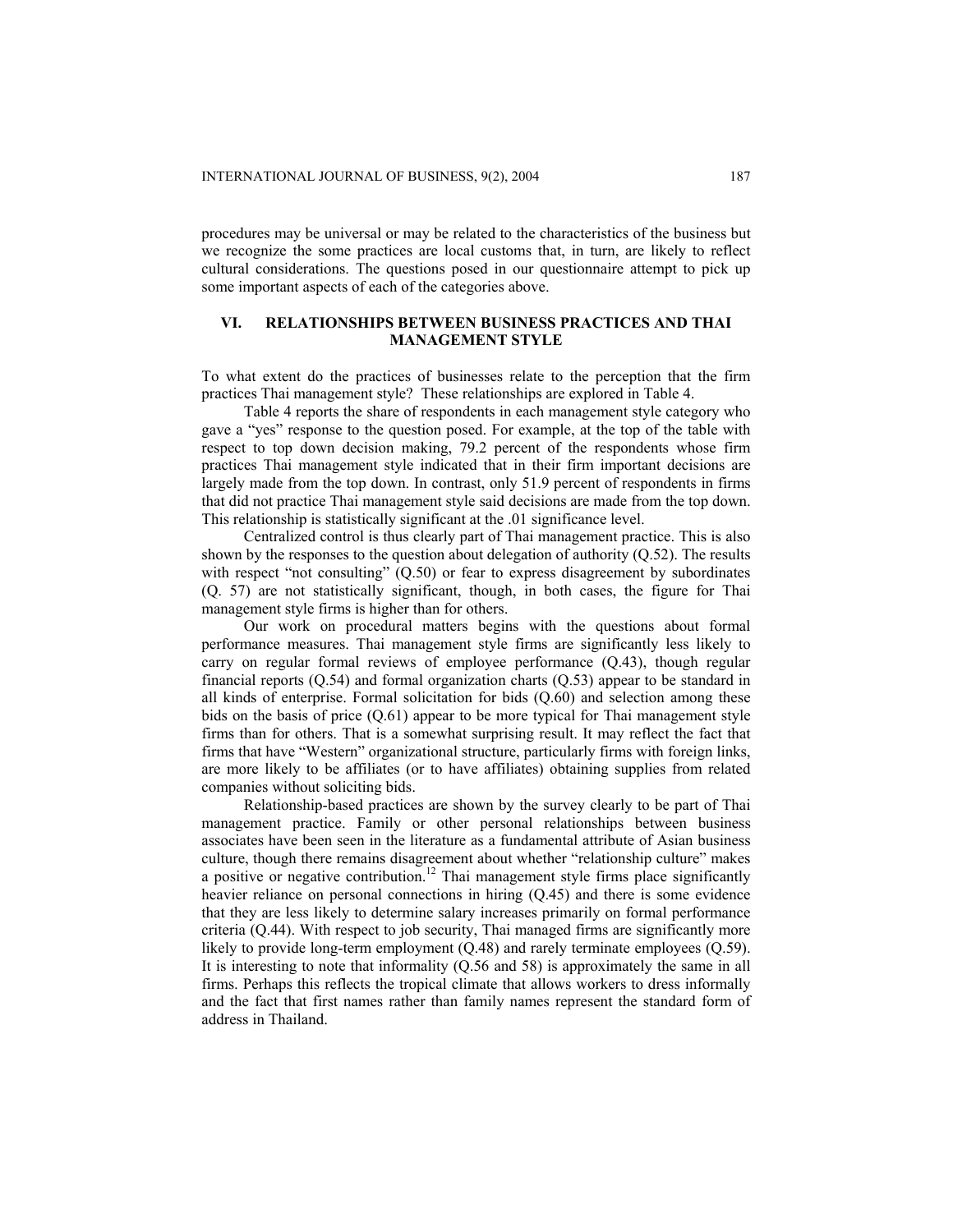## **Table 4**

Interactions between business practices and Thai management style (percentage of "yes" responses to business practice questions)

|                                                                              |              | My firm practices "Thai Management<br>Style" |          |           |
|------------------------------------------------------------------------------|--------------|----------------------------------------------|----------|-----------|
|                                                                              | Yes          | No                                           | Don't    | Chi-      |
|                                                                              |              |                                              | Know     | square    |
| <b>Business Practice Questions</b>                                           | Percent      | Percent                                      | Percent  |           |
| "In my firm " (in cases marked ® the                                         | of firms     | of firms                                     | of firms |           |
| statement has been turned in this presentation                               | with         | W/O                                          | with     |           |
| from positive to negative to facilitate comparison                           | Thai         | Thai                                         | "don't   |           |
| with other questions.)                                                       | mgt<br>style | mgt<br>style                                 | know"    |           |
| Governance                                                                   |              |                                              |          |           |
| Centralized Decision-Making                                                  |              |                                              |          |           |
| 55important decisions are made largely from                                  | 79.2%        | 51.9%                                        | 58.3%    | $.007***$ |
| the top down with little employee participation                              |              |                                              |          |           |
| 50. managers do not consult with their key                                   | 75.9%        | 75.0%                                        | 54.2%    | .273      |
| employees before making the most serious<br>decision ®                       |              |                                              |          |           |
| 52the top managers do not delegate a great                                   | 75.9%        | 54.4%                                        | 58.3%    | $.018**$  |
| deal of authority to lower levels of the                                     |              |                                              |          |           |
| organization ®                                                               |              |                                              |          |           |
| 57subordinates<br>afraid<br>are<br>express<br>to                             | 44.1%        | 29.6%                                        | 33.3%    | .166      |
| disagreement with superiors                                                  |              |                                              |          |           |
|                                                                              |              |                                              |          |           |
| <b>Procedural Considerations</b>                                             |              |                                              |          |           |
| <b>Formal Performance Measures</b>                                           |              |                                              |          |           |
| 43carries on regular formal reviews of the                                   | 67.6%        | 90.6%                                        | 62.5%    | $.012**$  |
| performance of key employees.                                                |              |                                              |          |           |
| 54makes annual financial reports of revenues,                                | 90.3%        | 100.0%                                       | 75.0%    | .144      |
| costs, and operating profits                                                 |              |                                              |          |           |
| Formal Organizational Structure                                              | 86.8%        | 85.2%                                        | 75.0%    | .210      |
| 53has a formal organization chart to describe<br>the structure of management |              |                                              |          |           |
| <b>Bidding</b>                                                               |              |                                              |          |           |
| 60often solicits bids from a number of suppliers                             | 67.6%        | 61.6%                                        | 33.3%    | $.002***$ |
| 61cost is the primary consideration for                                      | 50.0%        | 42.6%                                        | 37.5%    | $.036**$  |
| selecting among various suppliers                                            |              |                                              |          |           |
| Relationship-based Practices                                                 |              |                                              |          |           |
| <b>Personnel Practices</b>                                                   |              |                                              |          |           |
| 45hires new managers largely on the basis of                                 | 23.5%        | 5.8%                                         | 13.0%    | $.057*$   |
| family relationships or personal connections.                                |              |                                              |          |           |
| 44bases salary increases primarily on formal                                 | 48.5%        | 57.4%                                        | 41.7%    | .241      |
| performance criteria                                                         |              |                                              |          |           |

Statistical significance:  $* = 1, ** = 05, ** = 01$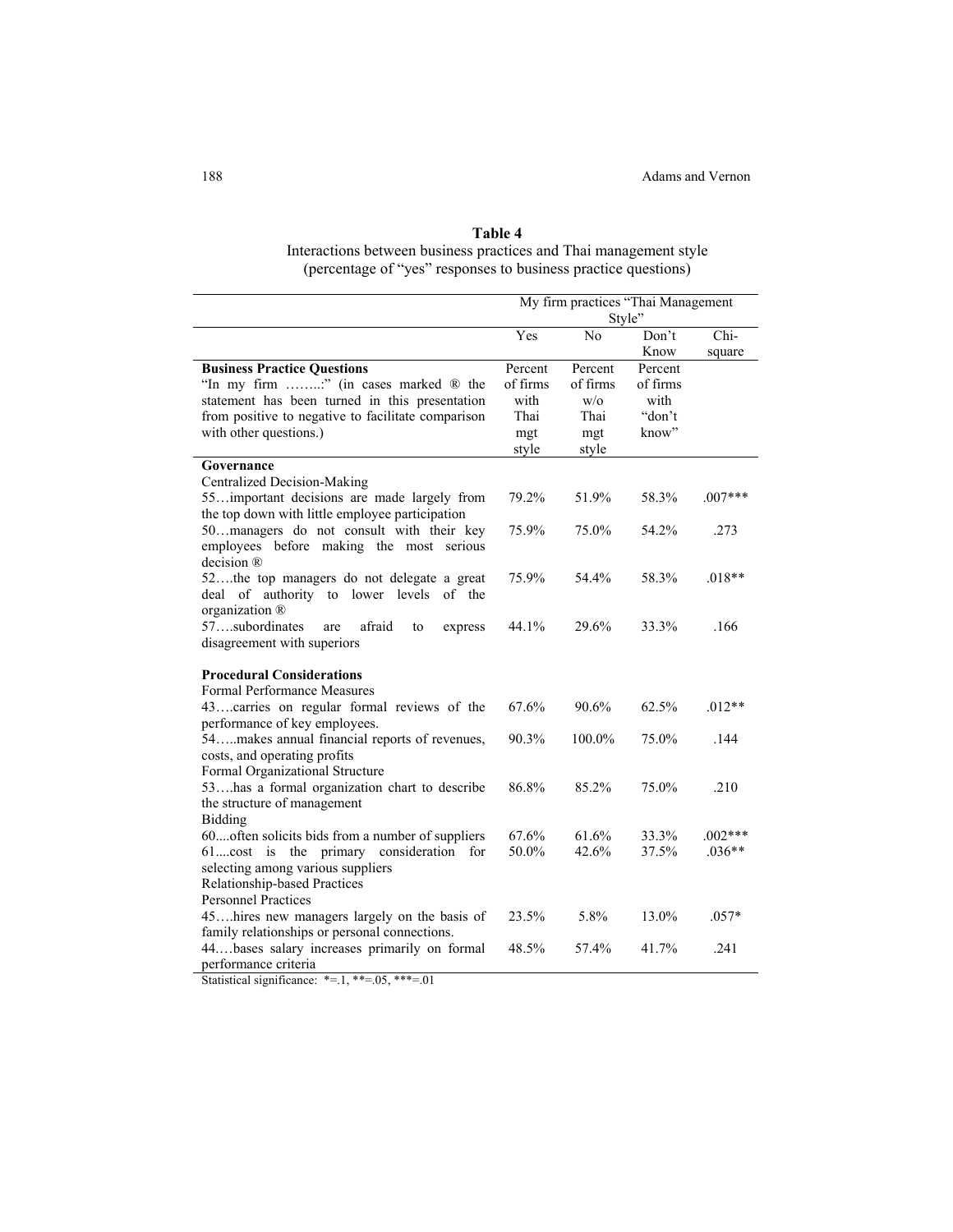|                                                    | My firm practices "Thai Management |                |          |           |
|----------------------------------------------------|------------------------------------|----------------|----------|-----------|
|                                                    |                                    | Style"         |          |           |
|                                                    | Yes                                | N <sub>0</sub> | Don't    | Chi-      |
|                                                    |                                    |                | Know     | square    |
| <b>Business Practice Questions</b>                 | Percent                            | Percent        | Percent  |           |
| "In my firm " (in cases marked ® the               | of firms                           | of firms       | of firms |           |
| statement has been turned in this presentation     | with                               | W/O            | with     |           |
| from positive to negative to facilitate comparison | Thai                               | Thai           | "don't   |           |
| with other questions.)                             | mgt                                | mgt            | know"    |           |
|                                                    | style                              | style          |          |           |
| <b>Openness and Informality</b>                    |                                    |                |          |           |
| 56dress for work by wearing a jacket, shirt,       | 25.8%                              | 21.2%          | 22.7%    | .183      |
| and tie, or women's equivalent                     |                                    |                |          |           |
| 58 long term managers and workers are usually      | 55.9%                              | 48.1%          | 54.2%    | .364      |
| on a first name basis                              |                                    |                |          |           |
| Job Security                                       |                                    |                |          |           |
| 47tries to promote existing staff before seeking   | 61.8%                              | 72.2%          | 70.8%    | .610      |
| new managers from the outside                      |                                    |                |          |           |
| 48management employees<br>can<br>count<br>on       | 67.6%                              | 50.0%          | 54.2%    | $.041**$  |
| continuing employment in the long term with little |                                    |                |          |           |
| risk of termination                                |                                    |                |          |           |
| 59rarely terminates employees even if their        | 57.4%                              | 35.2%          | 41.7%    | $.037**$  |
| work is unsatisfactory                             |                                    |                |          |           |
| 49ahs a formal retirement benefit plan for its     | 66.2%                              | 70.4%          | 70.8%    | .594      |
| employees                                          |                                    |                |          |           |
|                                                    |                                    |                |          |           |
| <b>Culture-Related Practices</b>                   |                                    |                |          |           |
| 46places heavier emphasis on the educational       | 30.9%                              | 17.0%          | 25.0%    | $.002***$ |
| background than on experience of prospective       |                                    |                |          |           |
| new employees                                      |                                    |                |          |           |
| 51offers significant possibilities for promotion   | 70.6%                              | 85.2%          | 86.7%    | .162      |
| to women as well as to men                         |                                    |                |          |           |

## **Table 4 (continued)**

Statistical significance:  $*=1, **=0.05, **=0.01$ 

Finally, some practices are directly culture or value related, for example, the Thai emphasis on educational qualifications (Q.46), and, perhaps also, the lesser likelihood of promoting women (Q.51).

We conclude that the responses to the business practice questions largely support the verbal description of Thai management style as being more top down and relationship-based than the business practices of firms that do not have Thai management style.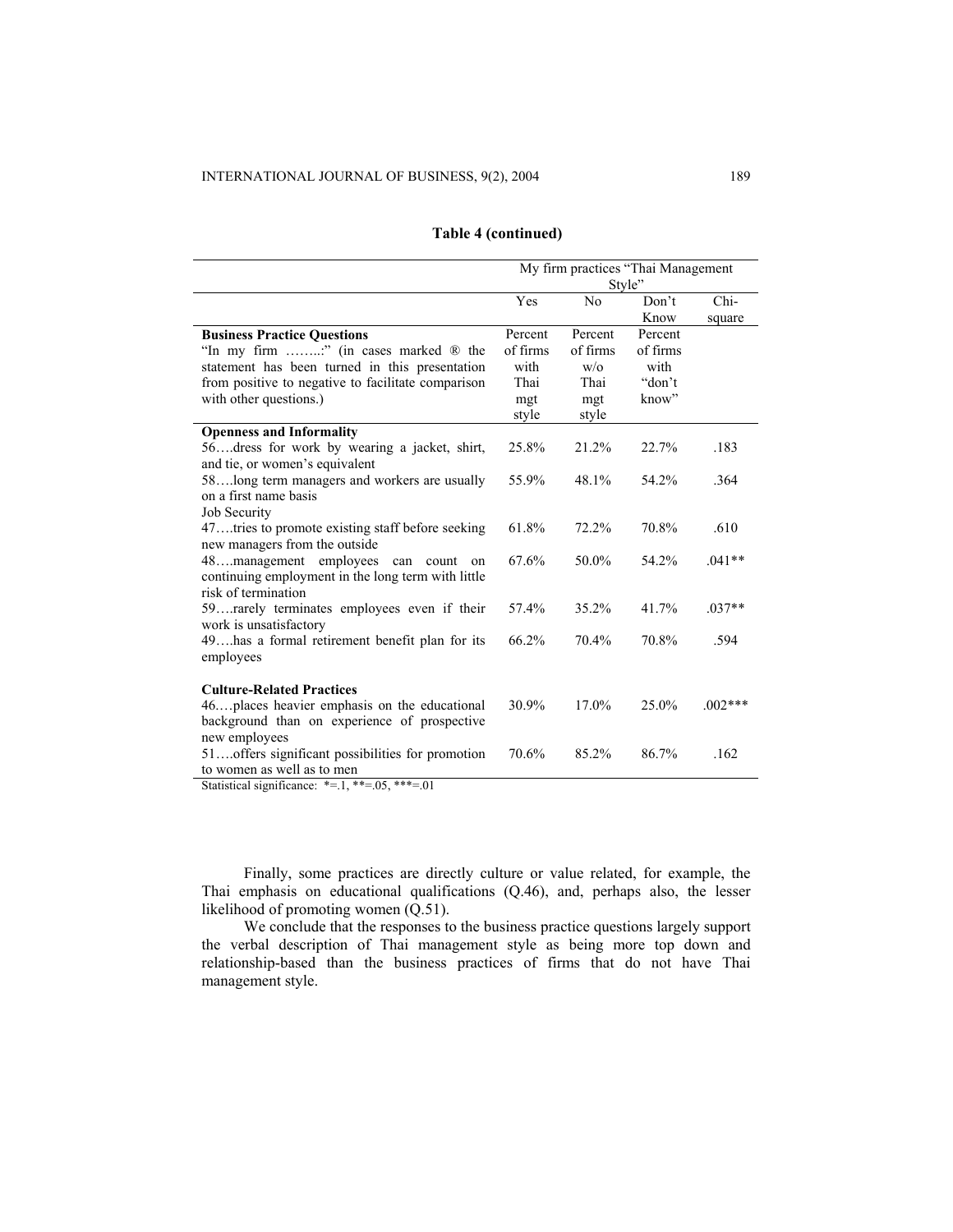## **Table 5**

## Relationships between business practices and firm characteristics statistical significance probability

Characteristics: 9 (sector of organization) 10 (size of firm # of employees) 11 (size of firm sales) 12 (prod./sells in th or abroad) 13 (nature of organization) 14 (ownership nationality) 15 ( nationality of senior mgt) (blanks are non significant)

| More in big firms,<br>more in family<br>owned<br>Less in sales and                 |
|------------------------------------------------------------------------------------|
|                                                                                    |
| export/import                                                                      |
| More if partially<br>foreign owned                                                 |
| More in large,<br>more in Thai<br>owned                                            |
| Big firms review,<br>Americans and EU<br>more Japanese less                        |
| than Thai<br>Less in sales, in<br>small, in family, in<br>state-owned              |
| More in bigger<br>firms                                                            |
| Less the smaller,<br>US solicits bids<br>more than J and<br>EU                     |
| More important in<br>manuf and in se<br>and JV, less in<br>family                  |
| .054 Less in bigger<br>firms, Somewhat<br>more in family and<br>self empl. More in |
| Thai than in                                                                       |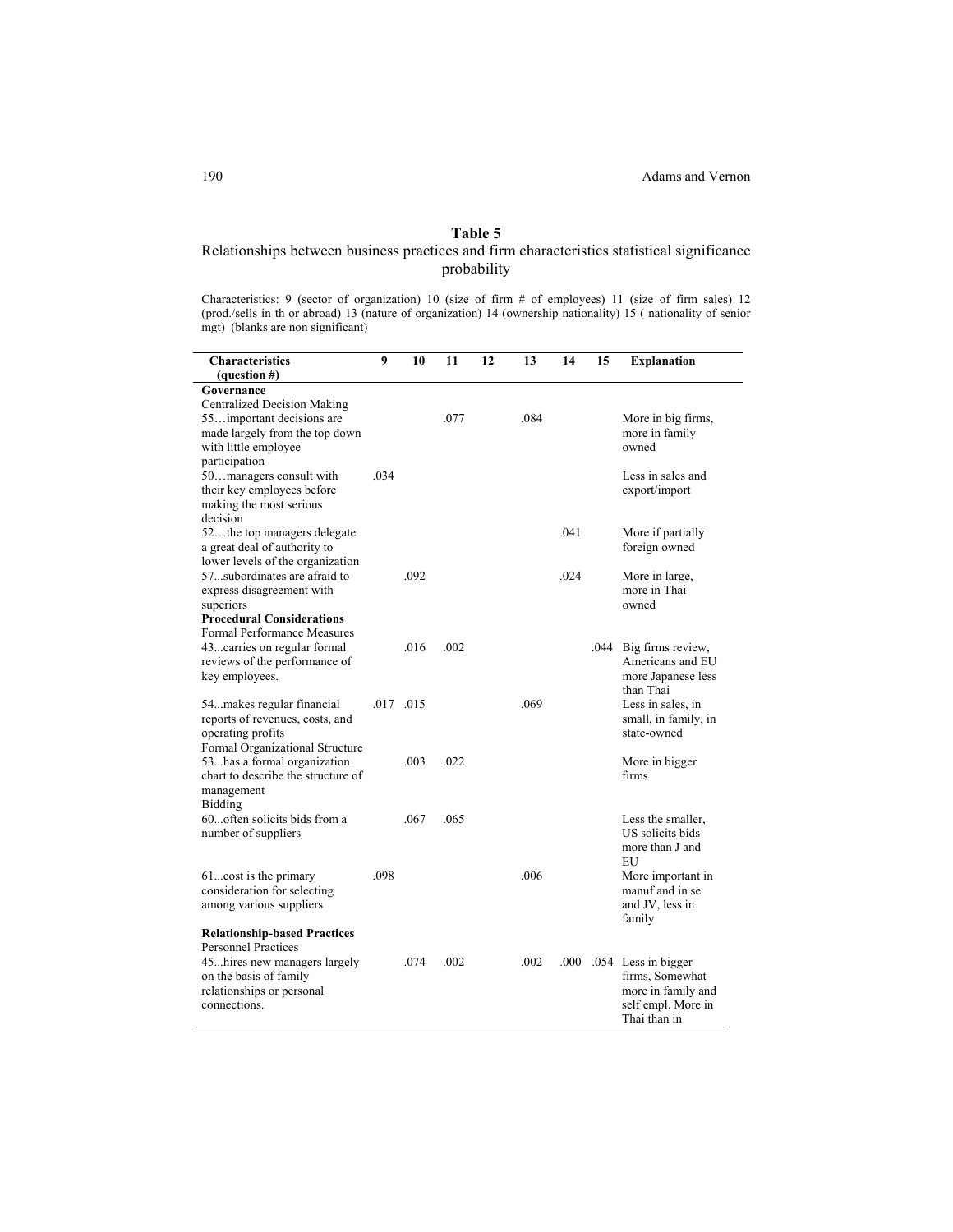|                                                                                                                                                                                                                        |      |      |      |      |      |      |      | foreign mgt.                                                                                                                                                                         |
|------------------------------------------------------------------------------------------------------------------------------------------------------------------------------------------------------------------------|------|------|------|------|------|------|------|--------------------------------------------------------------------------------------------------------------------------------------------------------------------------------------|
| Table 5 (continued)                                                                                                                                                                                                    |      |      |      |      |      |      |      |                                                                                                                                                                                      |
| Characteristics                                                                                                                                                                                                        | 9    | 10   | 11   | 12   | 13   | 14   | 15   | <b>Explanation</b>                                                                                                                                                                   |
| <b>Personnel Practices</b><br>44bases salary increases<br>primarily on formal<br>performance criteria                                                                                                                  | .045 |      |      |      | .069 |      | .000 | Manuf and $gas + oil$<br>more formal<br>Thai less formal<br>than foreign mgt.,<br>family and se less<br>formal                                                                       |
| Openness and Informality<br>56. dress for work by wearing a .000<br>jacket, shirt, and tie, or<br>women's equivalent                                                                                                   |      |      | .077 | .042 | .000 | .096 |      | Dress up in service,<br>domestic firm-shirt<br>and tie.<br>Foreign firms,<br>jacket: Self-emp.<br>and family firms less<br>dressed up, partially<br>foreign owned more<br>dressed up |
| 58managers and workers are<br>usually on a first name basis<br>Job Security                                                                                                                                            |      | .059 | .027 |      | .064 |      |      | Yes in bigger firms<br>except the biggest                                                                                                                                            |
| 47. tries to promote existing<br>staff before seeking new<br>managers from the outside                                                                                                                                 |      | .097 |      | .014 |      |      |      | More in bigger,<br>more if sells abroad.<br>more in Japanese                                                                                                                         |
| 48management employees can<br>count on continuing<br>employment  with little risk<br>of termination                                                                                                                    |      |      |      |      |      | .008 | .001 | More in Thai, least<br>in US and EU, most<br>in Japanese                                                                                                                             |
| 49has a formal retirement<br>benefit plan for its employees                                                                                                                                                            |      | .002 | .000 |      | .032 |      |      | More in<br>corporations.<br>subsidiaries, and<br>state enterprises<br>More in big firms,<br>less in family<br>companies                                                              |
| 59. rarely terminates<br>employees even if their work is<br>unsatisfactory                                                                                                                                             |      |      |      |      | .004 |      |      | The less in<br>corporate, J/V, more<br>in state ent                                                                                                                                  |
| <b>Culture-related Practices</b><br>46 places heavier emphasis on<br>education than on experience of<br>prospective new employees<br>51offers significant<br>possibilities for promotion to<br>women as well as to men |      |      |      | .002 | .044 |      |      | More in<br>corporations, J/V<br>and government.<br>Less if sell abroad                                                                                                               |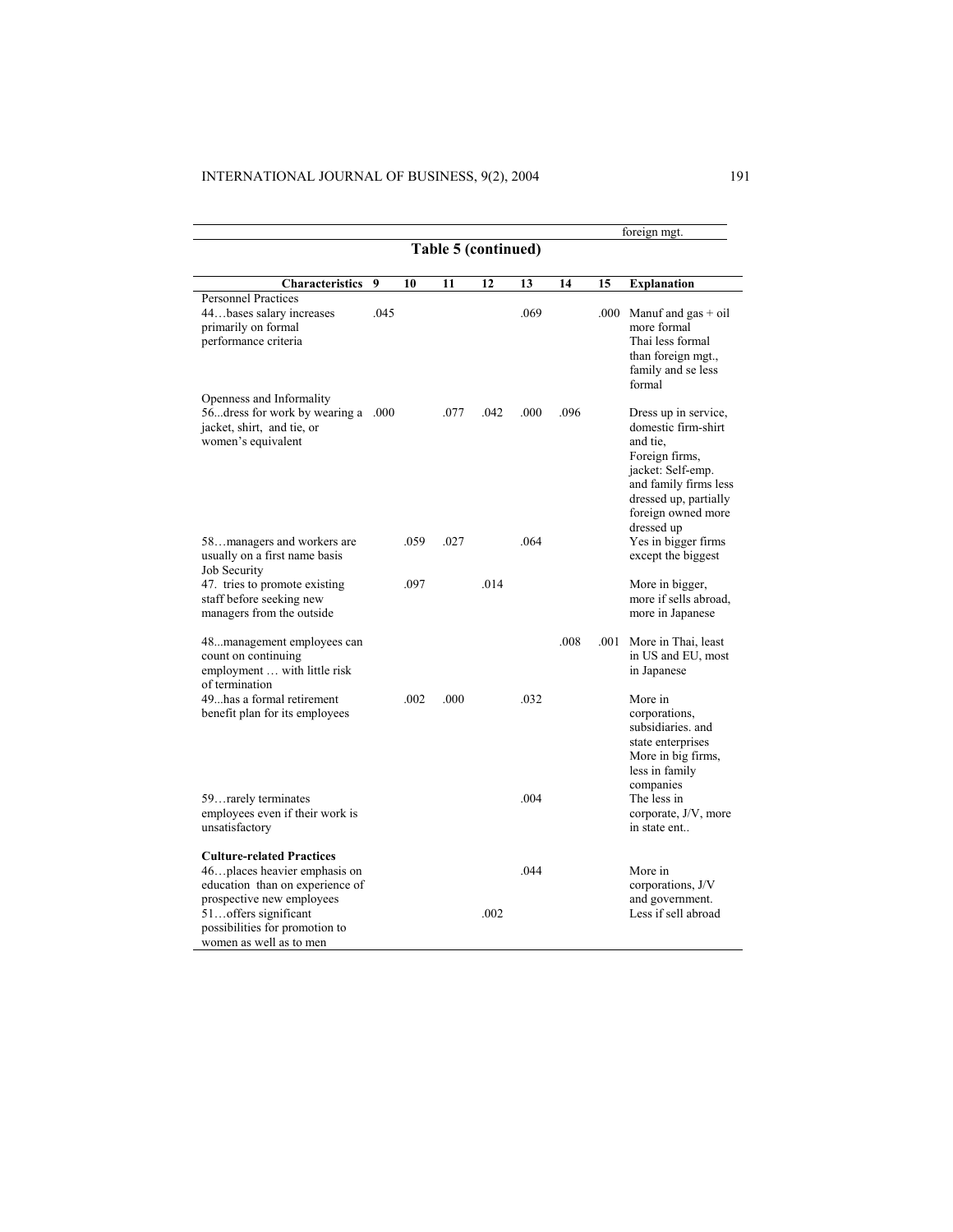## **VII. LINKS BETWEEN BUSINESS PRACTICES AND ORGANIZATIONAL CHARACTERISTICS**

An important question is whether business practices associated with Thai management style can be linked directly to underlying business characteristics, i.e. are the business practices related to the nature of the firm. In many ways Thai management style corresponds to what one would anticipate in family businesses.

In Table 5, we show the statistical significance of relationships between business practices and the characteristics of the firms. The blank cells represent cases where relationships were not statistically significant. Comments on the right side of the table explain the direction of effects.

The results largely support the linkages shown by the Thai management question above. Governance is more centralized in big firms, Thai firms, and in family firms. Larger firms, and American firms, have more formal management procedures and management structure. Relationship-based hiring practices are characteristic of smaller and family firms and significantly less prevalent in foreign-owned or managed firms. Continuing employment with little risk of layoff is typical for big companies and for Thai and Japanese companies, in contrast to US and European enterprises. As we have noted earlier, the greater interest in education as an occupational qualification in Thailand and fewer opportunities for women in companies that sell abroad may be culture-related.

#### **VIII. CULTURAL VIEWS AND BUSINESS PRACTICES**

A related question is whether there are relationships between the respondents' answers to questions about culture and about business practices. Cultural views, such as trust in government or opinions about social inequality or uncertainty, largely reflect common perceptions about the nature and aims of the society. The respondents' personal objectives, like desire for high rates of pay or preference for free time, may reflect cultural norms as well as individual differences. (We have tried to capture these differences by classifying cultural questions into "personal objectives" and "social values" though such a classification remains somewhat arbitrary, see the questionnaire listing, Appendix Table 1.)

We have examined the relationships between personal and social views and the operation of the firms in detail.<sup>13</sup> The statistical relationships between the respondents' perceptions of underlying cultural variables and whether a firm has Thai management style are very limited. Only in three cases are there statistically significant interactions: with regard to personal objective variables, Question 18 (desire for high earnings) and Question 21 (desire to work for large prestigious company), and with regard to a societal value variable, Question 34 (in a well ordered society, all have a rightful place). The desire for high earnings opportunities and interest in working for a large prestigious company correlate negatively with Thai management style. In other words, respondents with these objectives are more likely to choose to work for non-Thai management style companies. A similar result reflecting respondents' choice of employer seems to lie behind the broader question about society. Those who favor a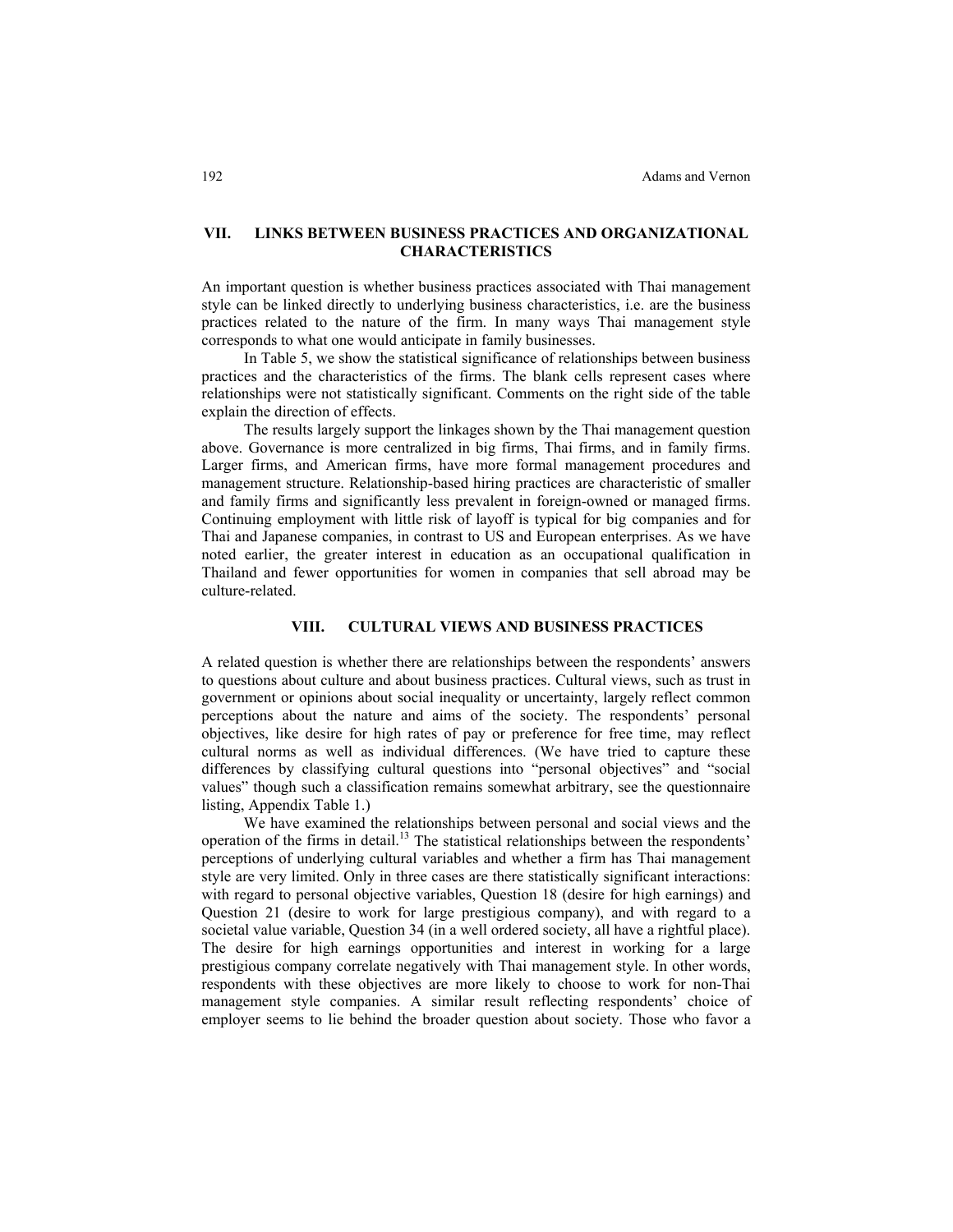society that has a rightful place for all (question 34), a traditional Thai value, tend to work for Thai-managed firms.

These results do not conflict with the thesis that Thai management style has its roots in the cultural beliefs and traditions of Thai society. It suggests only that firms may or may not have Thai management style independently of the social values of the employees.

Next, we turn to the question whether cultural values affect specific business practices (rather than the broader issue of the determinants of Thai management style.) With regard to the impact of personal objectives on specific business practice variables, not surprisingly, the picture is quite mixed. Many personal objective variables do not relate to business practices. Some personal objectives, however, correlate significantly with business practices though, as we suggest above, the direction of causation is likely to be reversed. We note for example:

- Question 24 (desire for good relationship with the boss) is significantly positively related with business practice Questions 47-53 that cover continuity of employment, promotion possibilities, and consultation and delegation of authority. Question 25 (desire for freedom to adopt own approach) relates to similar variables (Questions 46, 47, 50, and 53) but the relationship of this variable with Question 46 (education is important background) and Question 50 (managers consult) is negative!
- Question 22 (desire for sufficient time) relates positively to Questions 43 and 47 that relate to a formalized review and promotion system
- Question 17 (desire for tasks that give sense of accomplishment) relates positively to Questions 50 (consultation) and 53 (formal organization), but a positive relationship with Question 59 (firm rarely terminates employees) is difficult to justify.
- Question 19 (desire for opportunities for promotion) correlates positively with Questions 53 and 54 that relate to formal organization and financial reports.

To summarize, the survey data do not provide consistent evidence on whether there are relationships between personal objectives and business practice. Where significant relationships are observed, personal objectives may reflect the respondent's choice of employment rather than the other way around.

There are similar challenges for interpretation with regard to broader social values. But, here, the links between traditional Thai values, family management, and business practices stand out quite clearly. We note the following interactions:

- Question 32 (business managers can be trusted) relates positively to business practices: Question 45 (family and relationship hiring), 47 (promotion of existing staff), 50 (consultation), 55 (top down decision making), and negatively with Question 57 (afraid to express disagreement).
- Question 37 (government officials know what's best and their orders should be followed) relates negatively to various business practices: Question 43 (formal review of performance), 44 (formal salary reviews), 46 (emphasis on education), 47 (promote existing staff), 49 (formal retirement), 51 (possibilities for women), 57 (afraid to express disagreement.)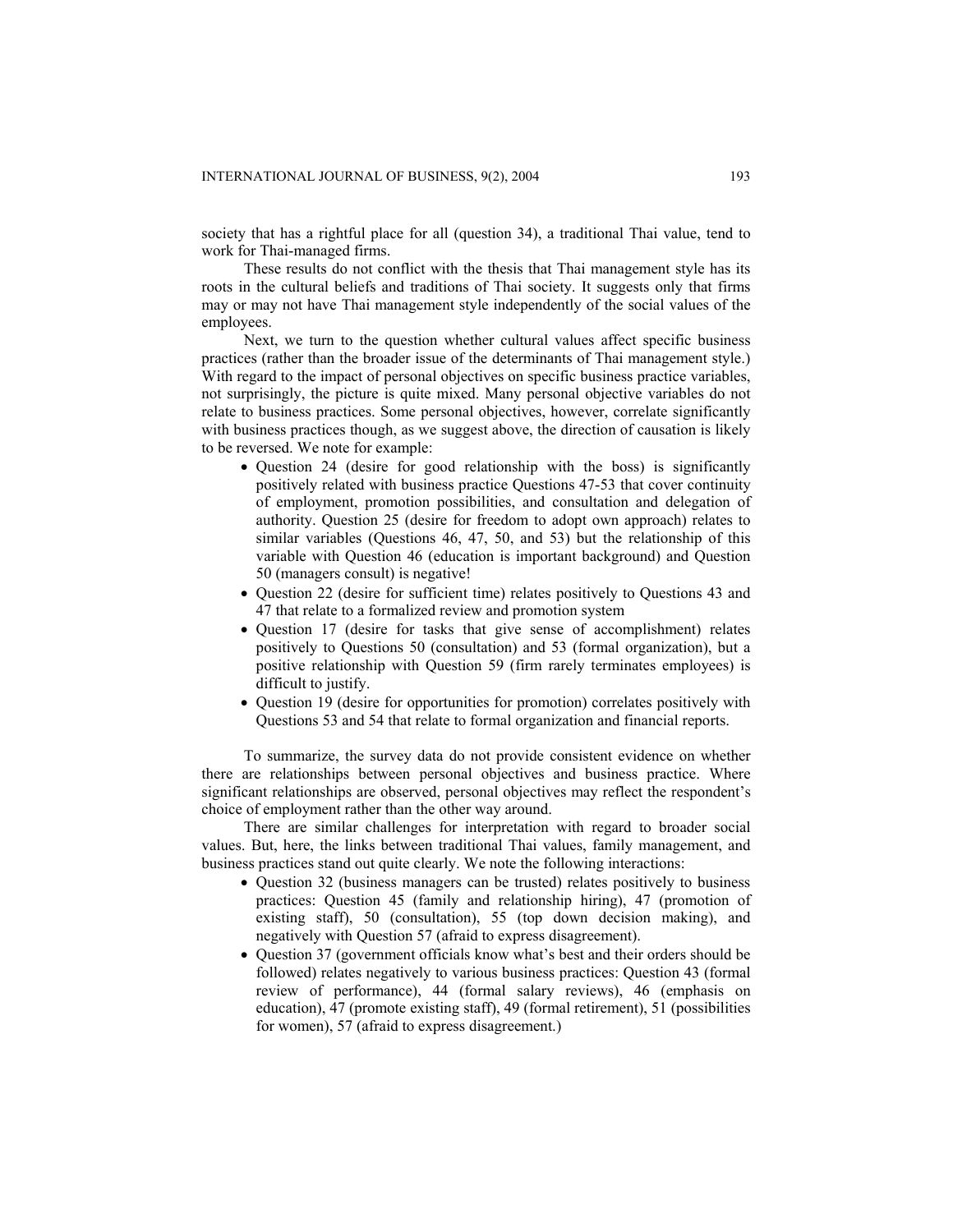- Ouestion 40 (people act differently toward each other depending on their place in the organizational hierarchy) relates negatively to business practices: Question 44 (formal promotion), 47 (promotion of existing staff), 48 (continuing employment), 49 (formal retirement), 55 (top down management), and 57 (afraid to express disagreement).
- Question 39 (cooperate in family) relates negatively to Question 43 (formal reviews), and positively to Question 45 (family and relationship hiring).
- Question 34 (in well ordered society, all have a rightful place) relates negatively to Question 43 (formal reviews), 44 (promotion), 50 (consultation), and positively to 57 (afraid to express disagreement).
- Question 33 (many employees dislike work) relates to business practices: positively 45 (family and relationship hiring) and 55 (top down management).
- Question 30 (importance of harmony) correlates negatively with 53 (formal organization) and 54 (regular financial reports), and positively with 56 (dress for work informally).

As we have noted, there is a need for interpretation. There are linkages between the characteristics of Thai culture, discussed above, and the responses about business practices. With some exceptions, business practices in Thailand reflect traditional Thai perspectives, such as the emphasis on trust, on family relationships, respect for government officials, notions of harmony, and of giving everyone a rightful place. Thai business practices also tend to be top down, less based on formal measures of performance, and more based on long term relationships. Importantly, these effects are more important in firms that follow a Thai management style than in those that do not.

Such patterns of behavior are also typical of family firms in many environments. It is not certain whether some of features of Thai business practice are the result strictly of cultural considerations or whether they reflect family governance in many Thai businesses, in corporations as well as in traditional family-owned firms.

## **IX. BUSINESS PERFORMANCE AND MANAGEMENT STYLE**

It would be interesting to establish whether business performance is related to management style. One might be tempted to hypothesize that firms practicing a Thai style of management would be less successful than those using more international business practices. On the other hand, one may also argue that TMS represents an adaptation to local conditions and facilitates operations in the local market.

 Unfortunately such research would call for a more elaborate database than can be obtained on the basis of surveys of individuals, since it would require financial data and other information on the underlying firms, preferably over a period of time. Only in this way, could one hold constant for all of the considerations, other than culture or management style, that influence business performance.

The available data offer only very limited insight into this topic. Our survey was taken in 2000 when the Thai economy was expanding but had not yet fully recovered from the 1997 financial crisis. We included questions on whether business for the respondent's organization had improved during the past year and whether it was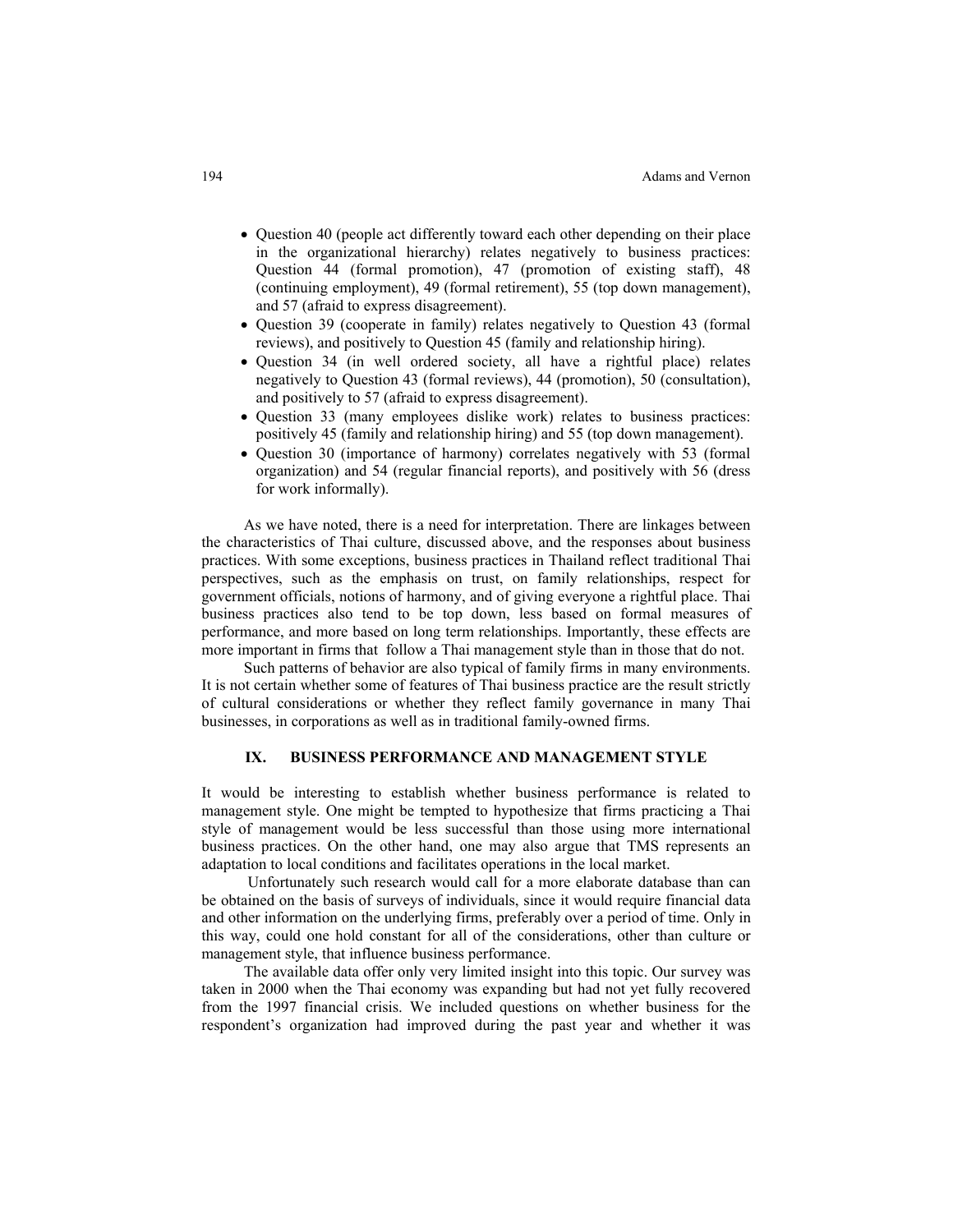expected to improve in the year to come. The data do not show a relationship between growth performance during this period and whether the firm was perceived to have a Thai style of management.

The nature of Thai management style probably contributed to the East Asian economic crisis since it favored relationship-based business practices over more objective procedures. This may have accounted for some of the expansion of bank loans, many without adequate security or assurance of profit, to Thai investors. After the crisis, many of these loans proved to be "non performing". And it probably accounts as well for the inability of private and public institutions to resolve the outstanding liabilities. Thai cultural values are likely to persist even if personal objectives change. Thus, cultural values may continue be an obstacle to Thai recovery, particularly as the economy opens more widely to participate in the global economy.

There is much room for additional research relating culture, business style, and economic performance.

#### **X. CONCLUSIONS**

The survey study supports the hypothesis that there is a Thai style of management, one that is more likely in firms that are Thai-owned or managed than in firms that are foreign-owned or managed. The view that Thai business style implies less formal but slower decision making, and centralized management on the basis of seniority and personal relationships has considerable support in the survey responses. The notions of compromise, less formal evaluation of performance, and greater permanence of employment are consistent with Thai cultural attributes. We must note, however, that beyond culture these patterns are also a matter of family dominance in Thai business, regardless of their formal organizational form.

Personal attitudes are not closely linked to business practice and, in some cases, may reflect the respondents' choice of employer rather than demonstrating a direct, micro-level, effect of the respondents' objectives on business practice. On the other hand, culturally based social objectives show considerable consistency with business practices.

One way of viewing Thai management practices is to see them as a useful adaptation to the social and legal environment that prevailed in East Asia. They may well have facilitated growth and international expansion in the region during the "miracle" phase of Thai development. They have also been a serious factor in bringing on or worsening the 1997 financial crisis and stand in the way of resolving many of the financial problems resulting from the crisis.

As economic and social conditions change it may be necessary to modify some, but not all, the features of Thai style of management, as is already occurring in Thailand and in other East Asian countries. However, to the extent that local business practices are culture-based, or reflect family ownership. Such changes will be difficult to achieve. Consequently, some of the business practices corresponding to Thai style management that were highlighted in our survey pose risks as firms become more global, as relationships to suppliers and lenders become less personal, and as growing competition calls for increased flexibility. Thus, Thai management style may represent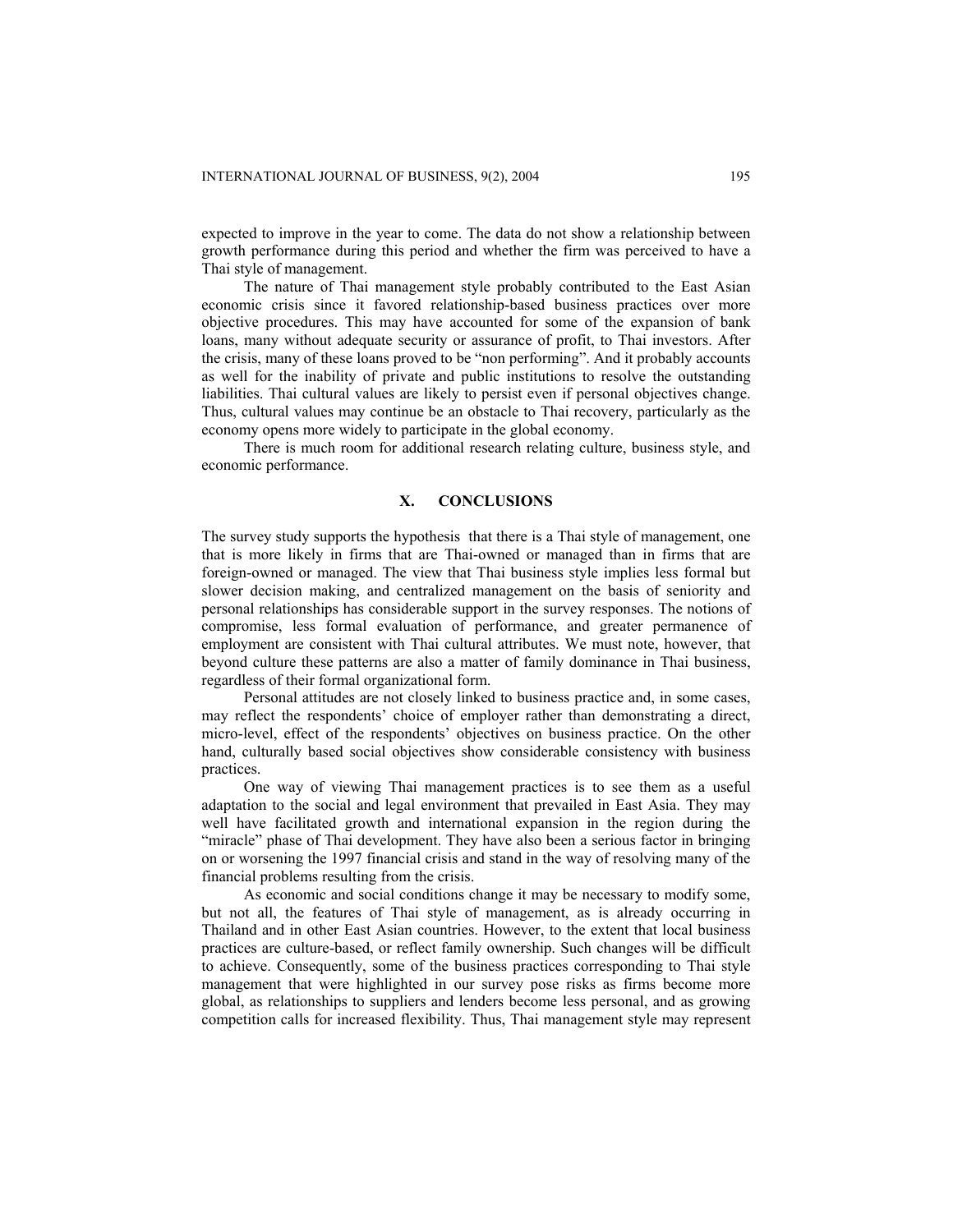a barrier to rapid economic recovery and growth in an increasingly globalized world economy.

#### **NOTES**

- 1. It is not possible, as a reviewer suggests, to use a survey of individuals to relate cultural considerations directly to criteria of firm performance, like profitability. That would have called for a different set of data, one that would have included financial information on firms. Moreover, it would have been difficult in a one time survey to allow for the many factors other than culture or work practices that might affect business performance. On the other hand, with regard to the organizations' business practices, we are concerned about facts, not simply perceptions, and respondents should provide reasonably accurate information on their employers' practices.
- 2. His seminal work was based on a survey of workers in the worldwide branches of IBM. Later work covers workers for many industries in Denmark.
- 3. However, some of the contributors, Sachs, Porter, and Perkins, for example, take a somewhat skeptical view.
- 4. Wiwattanakantankang and Charumilind (2001) provide an excellent discussion and statistical analysis of crony capitalism versus inadequacy of financial institutions as an explanation for excess short term borrowing.
- 5. There is disagreement about whether Weber felt, that, in contrast to Calvinistic Protestantism, Confucian culture was not well suited to business success. According to Pye (2000), Weber thought that the qualities of patience and politeness he attributed to the Chinese might enable them to emulate capitalism. In any case, Confucian cultural views, which are often said to lead to hard work and planning, should not be confused with Buddhism which is less supportive of material advancement. (Van Esterick, 2000 and Yoshihara, 2000). Both traditions are important in Thailand.
- 6. An important basis for Morishima's (1982) *Why Has Japan 'Succeeded'?* But it is probably also important in explaining that country's current problems.
- 7. Certain questions, for example, about group cohesion, would strike some Thai respondents as obvious and might not evoke meaningful responses.
- 8. Multinational corporations, except those of Thai base nationality, fall into this category.
- 9. Note, however, that multinationals are not all alike (Fukuyama, 1995). Our survey shows differences between Japanese and European and American firms.
- 10. The low share of very small businesses (1-10 employees) using Thai management style is surprising. The responses indicate much uncertainty about whether small businesses practice a Thai management style.
- 11. Our classification is more practice-oriented than Hofstede's (1998) though there are substantial correspondences. For example, our concept of governance (centralization of control) matches Hofstede's "loose vs. tight control".
- 12. Fukuyama (op.cit) argues that the relationship-based character of Asian enterprises limits their potential scope. Much of the blame for the 1997 financial crisis has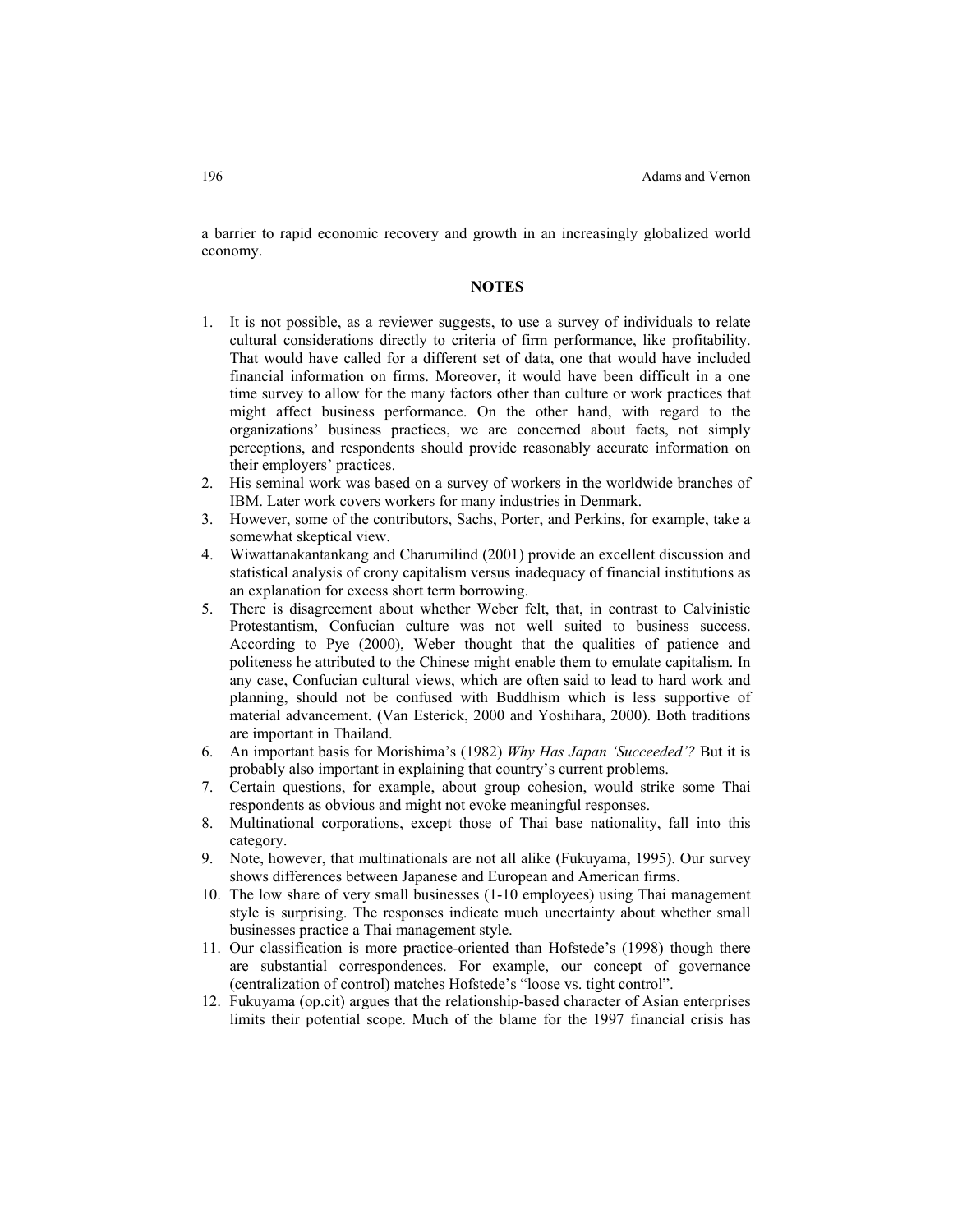been put on "relationship banking" (Corsetti et al, 1998). On the other hand, relationships have undoubtedly been important in facilitating the expansion of East Asian business, for example, between Taiwan and China, New York *Times*  (5/27/01 p.1)

13. A summary table is available from the authors on request.

#### **REFERENCES**

- Adams, F. G., and H. Vernon, 2000, "Internationalization and Asian Business Culture: A Survey Study of Culture and Business Management in Thailand", Discussion Paper, Northeastern University, Boston, MA.
- Adams, F. G., and H. Vernon, 2001, "Comparing Business Cultures: Thailand and the U.S." Discussion Paper, Northeastern University, Boston, MA.
- Claessens, Stijn, Simeon Djankov, and Larry H. P. Lang, 2000, "East Asian Corporations; Heroes or Villains" World Bank Discussion Paper No. 409.
- Claessens, Stijn, Simeon Djankov, Joseph P. H. Fan, and Larry H. P. Lang, 1998, " Diversification and Efficiency of Investment by East Asian Corporations" World Bank Policy Research Working Paper No.2033
- Claessens, Stijn, Simeon Djankov, and Larry H. P. Lang, 1999, "Who Controls East Asian Corporations?" World Bank Policy Research Paper No. 2054
- Corsetti, Giancarlo, Paolo Posenti, and Nouriel Roubini, 1998a, "What caused the Asian Currency and Financial Crisis? Part I: A Macroeconomjic Overview", Working paper 6833 National Bureau of Economic Research, Cambridge, MA.
- Corsetti, Giancarlo, Paolo Posenti, and Nouriel Roubini, 1998a, "What caused the Asian Currency and Financial Crisis? Part I: A, 1998b, "What Caused the Asian Currency and Financial Crisis? Part II: The Policy Debate" Working paper 6835, National Bureau of Economic Research, Cambridge, MA.
- Cox Jr., Taylor, 1993, C*ultural Diversity in Organizations,* San Francisco: Berrett-Koehler.
- Fukuyama, Francis, 1995. *Trust: The Social Virtues and the Creation of Prosperity,*  New York: Free Press
- Haider, A. Kahn, 1999, "Corporate Governance of Family Business in Asia", ADB Institute Working Paper No. 3
- Harrison, Lawrence E, and Samuel P. Huntington, eds., 2000, *Culture Matters: How Values Shape Human Progress,* New York: Basic Books.
- Hofstede, Geert, 1984 (1980), *Culture's Consequences*, Newbury Park: Sage.
- Hofstede, Geert, 1997, *Culture and Organizations*, New York, McGraw-Hill.
- Hofstede, Geert, 1998, "Attitudes, values and organizational cultures: disentangling the concepts" *Organizational Studies*, 19 3.
- Holmes, Henry, and S. Tangtongtavy, 1995, *Working with the Thais*, Bangkok: White Lotus
- Morishima, M., 1982, *Why Has Japan 'Succeeded'?* Cambridge: Cambridge University Press.
- Perkins, D. W., 2000, "Law, Family Ties, and the East Asian Way of Business" in Harrison and Huntington, eds.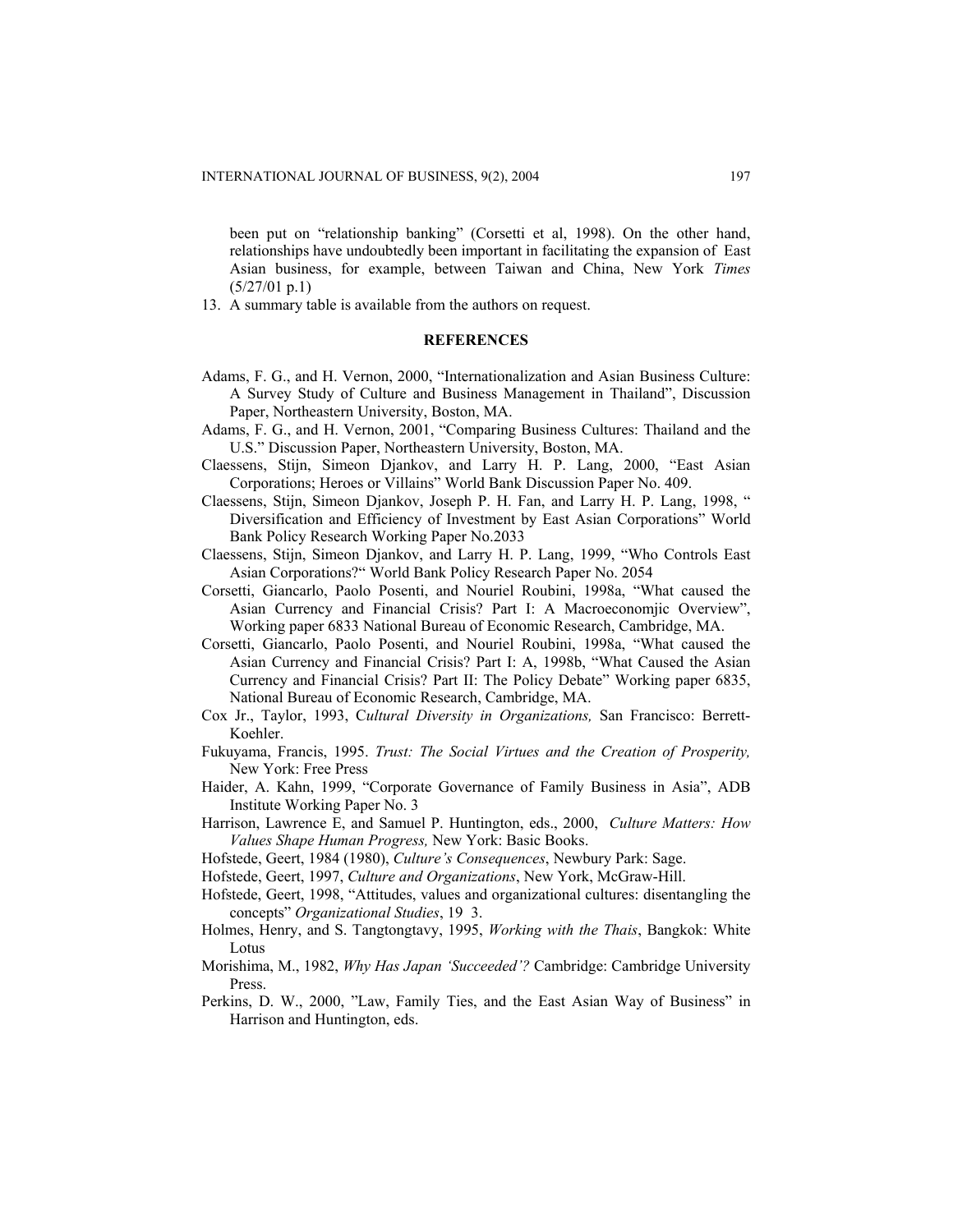- Pye, Lucian W., 2000, "'Asian Values': From Dynamos to Dominoes" in Harrison and Huntington, eds.
- Ralston, D. A., G. F. Cheung, and RH Terpstra (1993) "Differences in Managerial Values: A Study of U. S., Hong Kong, and PRC Managers", *Journal of International Business Studies,* 24 (2), pp. 249.73.
- Ralston, D. A., N. V. Thang, and N. K. Napier (1999) "A Comparative Study of Work Values of North and South Vietnamese Managers", *Journal of International Business Management,* 30, 4, pp. 655-672.
- Trompenaars, F. and Charles Hampden-Turner, 1998, *Riding the Waves of Culture,*  New York, McGraw Hill.
- Unger, Danny, 1998, *Building Social Capital in Thailand*, New York, Cambridge University Press.
- Van Esterick, Penny, 2000, *Materializing Thailand,* New York: Berg
- Vernon, Raymond, 1977, *Storm over the Multinationals: The Real Issues*, Cambridge, MA: Harvard University Press
- Weber, Max, 1904-5, *The Protestant Ethic and the Spirit of Capitalism,* Reprinted 2001, New York: Routledge
- Wiwattanakantang, Yupana, and Chutatong Charmumilind, 2001, "Crony Capitalism, Agency Costs, and Short–term Debt Decisions of Thai Firms before the Financial Crisis" Discussion paper Institute of Economic Research, Hitotsubashi Univesity, Tokyo.
- Yang, Baiyin (2002) "Cultural Conflicts and Convergences: Impacts of Confucianism, Socialism and Capitalism on Managerial Philosophy and Practice in the P. R. China" paper presented at the Conference for the  $100<sup>th</sup>$  Anniversary of Nanjing University, Nanjing, China.
- Yoshihara, K., 2000, *Asia per Capita: Why National Incomes Differ in East Asia,* London: Curzon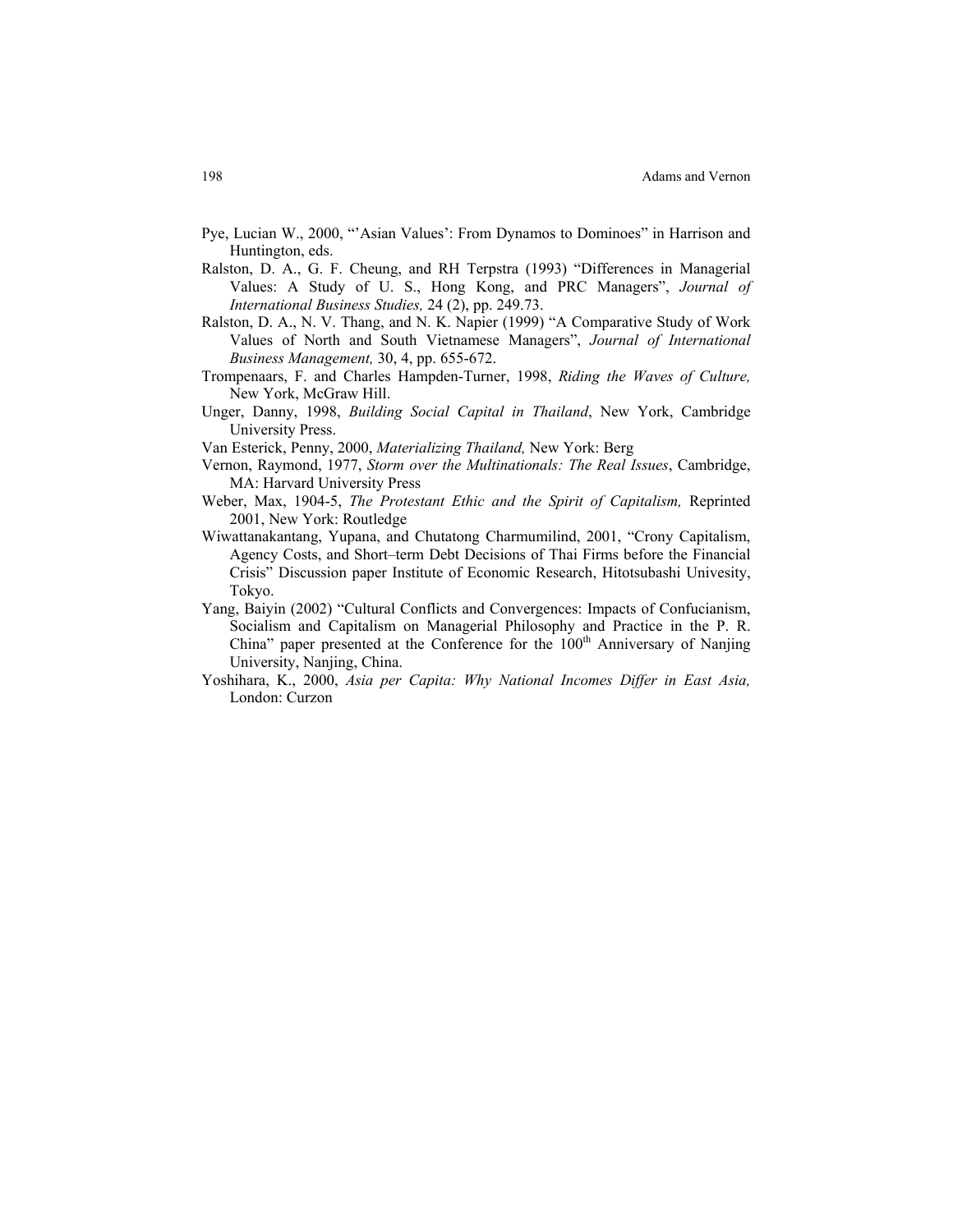## **Appendix Table 1**

## Cultural questions of the questionnaire

*My Personal Objective is to*: (5 point Likert scale: 1 = of utmost importance).

- Q. 17 Have tasks at work that give a sense of accomplishment
- Q. 18 Have opportunities for high earnings.
- Q. 19 Have opportunities for promotion.
- Q. 20 Have employment security
- Q. 21 Work in a prestigious company
- Q. 22 Have sufficient time for personal or family life
- Q. 23 Have little tension and stress on the job
- Q. 24 Has a good working relationship with one's direct superior.
- Q. 25 Have considerable freedom to adopt one's own approach to your job
- Q. 26 Work with people who cooperate well with one another
- Q. 27 Work in a well-defined job situation where expectations are clear.

*Societal Values* (5 point Likert scale: 1 = strongly agree)

- Q. 28 A company's rules should not be broken—even when the employee thinks it's in the firm's best interests.
- Q. 29 It is proper to have large differences in pay between low and high ranking members of an organization.
- Q. 30 It is very important to maintain harmony within social and business groups.
- Q. 31 Firms should cooperate with other firms rather than compete.
- Q. 32 Most business managers can be trusted.
- Q. 33 Quite a few employees have an inherent dislike of work and will avoid it if they can.
- Q. 34 In a well ordered society all have a rightful place, some high, some low.
- Q. 35 The uncertainty inherent in life is a continuous threat that must be fought.
- Q. 36 A society will be judged by how well it cares for its poor and its elderly.
- Q. 37 Government officials usually know what is best for the society and their orders should be followed.
- Q. 38 A strong government usually works best for a developing economy even if it is not a democratic government.
- Q. 39 members of a family must always cooperate to advance the family business.
- Q. 40 People act differently toward others depending on whether they are above or below in the organization hierarchy.
- Q. 41 Employees should have a lot of say in important work-related decisions.
- Q. 42 It is important to maintain polite relationships with people even if we strongly disagree with them

*Business Practices* (yes, no, don't know questions,  $1 = yes$ )

- Q. 43 My firm carries on regular formal reviews of the performance of key employees.
- Q. 44 My firm bases salary increases and/or promotions primarily on: Formal performance criteria Immediate supervisor's evaluation Decisions by firm director